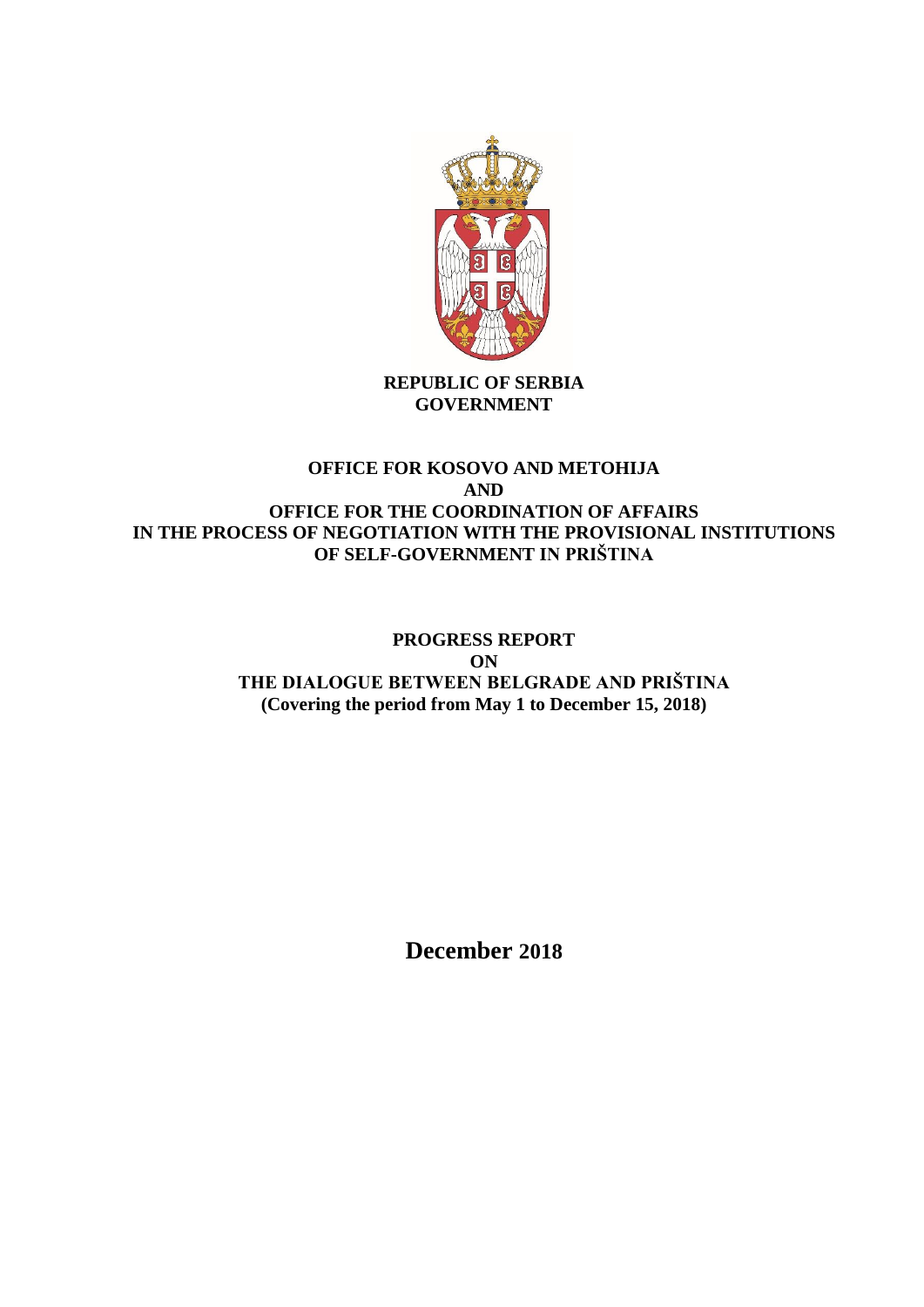# **Contents:**

| 3. Vehicle insurance.                                           | $\dots 25$ |
|-----------------------------------------------------------------|------------|
|                                                                 |            |
|                                                                 |            |
|                                                                 |            |
| 7. Agreements and the dialogue between Chambers of Commerce  28 |            |
|                                                                 |            |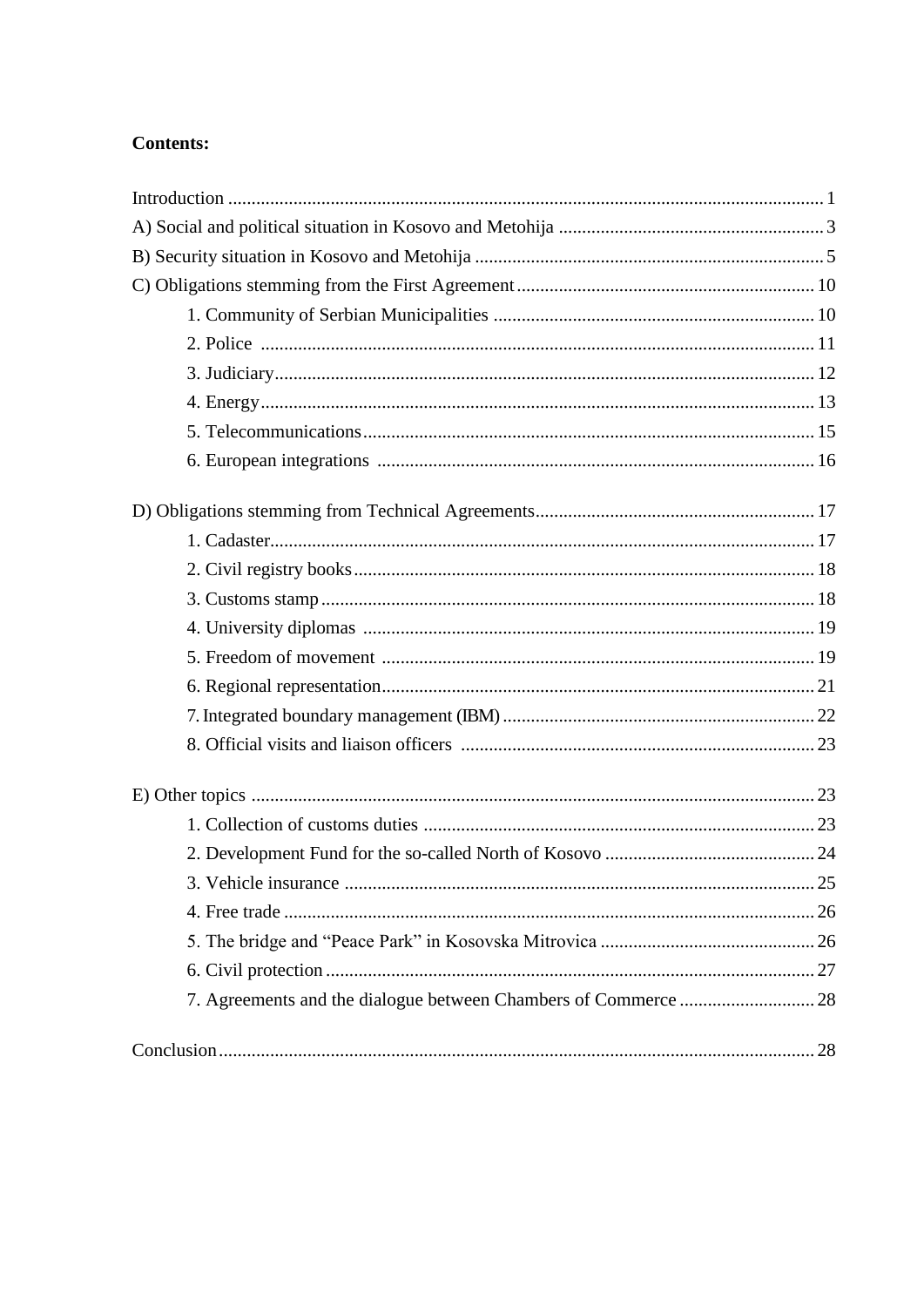## **Introduction**

Same as in each of the previous stages in the Dialogue, during this reporting period the Government of the Republic of Serbia continued to invest maximum efforts and enormous political capital in order to genuinely revive and resume at full capacity the negotiation process with the PISG in Priština. Belgrade's efforts carry particular importance given that the Dialogue has been in a serious crisis for a long time now, firstly due to Priština's enduring disregard for the obligations assumed under the hitherto reached agreements, next owing to their refusal to participate in the Dialogue which lasted from early 2017 to early 2018, and, finally, because of the brutal use of excessive force, abduction and torture applied by Priština institutions against Serbia's head negotiator, Mr. Marko Đurić, on March 26, 2018.

Unfortunately, it seems that Priština's interpretation of Belgrade's efforts to re-establish regular communication within the framework of the Dialogue has been inadequate. Despite Belgrade's repeatedly reaffirmed position that Serbia's commitment to Dialogue should not be interpreted as a weakness, throughout this phase of the Dialogue Priština acted as someone who may intimidate others and impose its will on them. It was with sadness and disbelief that the Serbian side followed the inexplicable public outbursts of belligerent reactions coming from some of the leading political representatives of the PISG in Priština, commenting on certain discussions and peace initiatives launched in the international arena during this reporting period, concerning the possible resolution of the status of Kosovo and Metohija. Being guided in its actions by the policy of compromise and building bridges between the Serbs and Albanians, Belgrade always genuinely believed that the other side recognized that the issue of the status of Kosovo and Metohija simply cannot be resolved in such a formula whereby one side, in this case the Albanian, gets everything they want by means of violence or threats of violence.

Instead, the other side utilized these peace discussions and initiatives as a pretext for making public threats of violence. These peace initiatives were even equated with some kind of declarations of war, as the PISG in Pristina Prime Minister stated publicly, in an extremely direct and straightforward manner, in late August. At the moment when this happened, Belgrade was absolutely convinced that such a threat to regional peace and stability would be unequivocally condemned by the international community, and would prompt an explicit warning message by those who, subject to relevant international legal acts, are obligated to safeguard the peace and security of the citizens of the Serbian southern Province. By all means, such expectations were based on the practical need to make a clear and public distinction between what was acceptable and what was unacceptable in the region, along with the urgent need to bring Priština to their senses and persuade them to come back in good faith to the path of negotiation and implementation of the agreements already concluded in the Dialogue. Unfortunately, no clear condemnation of this statement made by the Priština Prime Minister arrived. Only a few days later, Priština sent another shocking message to Belgrade and the EU when they appointed a war veteran, one Fatmir Limaj, as the head of their negotiating team. Although their public statements claimed to the contrary, it is beyond doubt that Priština opted for this person precisely with the objective to further contaminate the credibility of the entire negotiating process. It also confirmed Priština's mere declarative commitment to the Dialogue, while substantially trying to do everything in their power to break off and collapse the process.

After these actions failed to trigger any condemnation by the relevant international public actors, in late September Priština continued their policy of confrontation, when special para-police units made an incursion into Lake Gazivode, the municipality of Zubin Potok.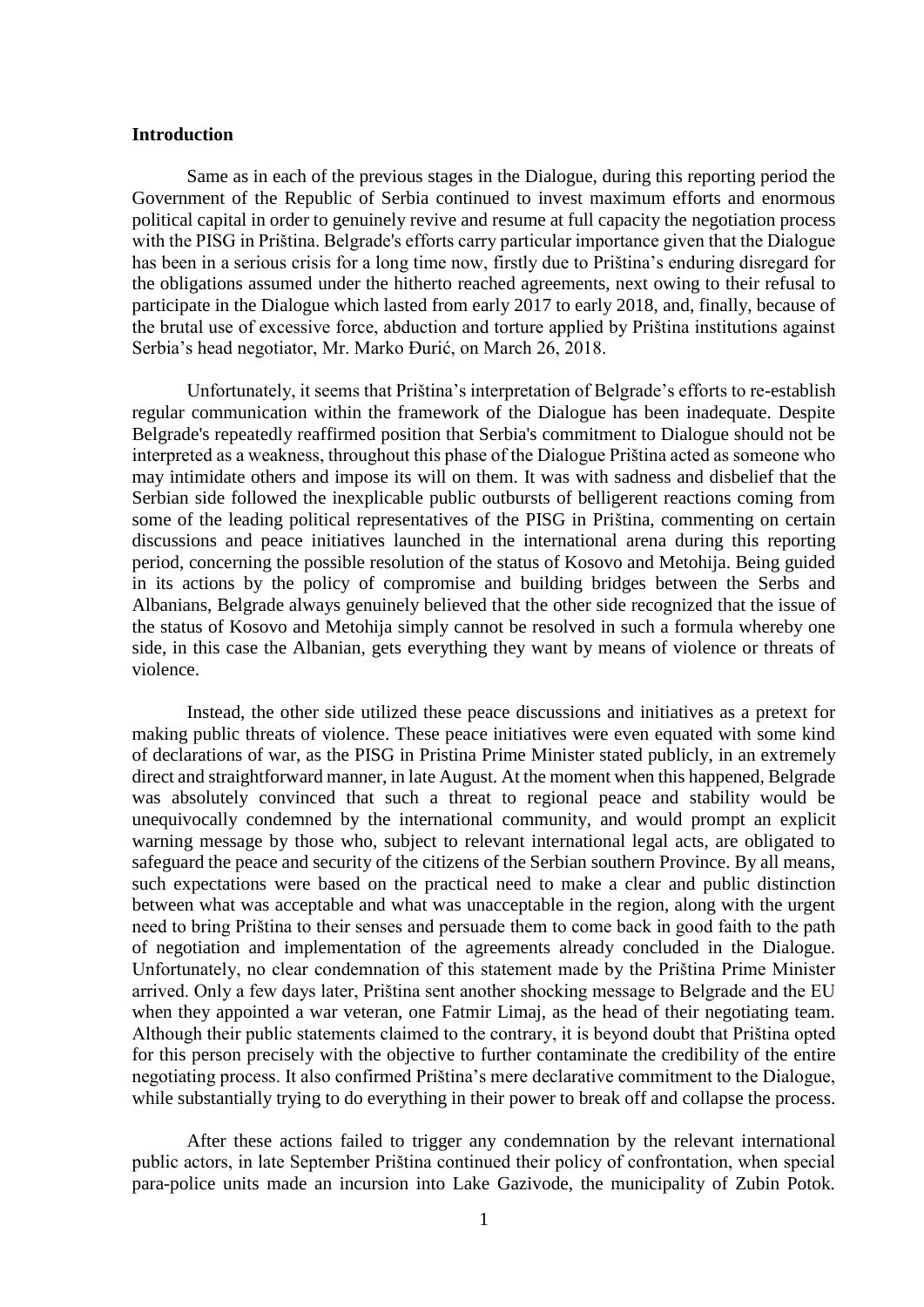Although this action once again jeopardized peace, and most directly violated the Police Agreement, which stipulates that only the Commander of the Kosovo Police Regional Directorate North (RDN) may order engagement of police units in the area under the RDN responsibility, once again actions of Priština triggered no visible political and diplomatic reaction. It is therefore only understandable that in the month of November, Priština's endeavors to collapse the Dialogue culminated in their decision to also impose a discriminatory economic blockade of goods coming from central Serbia, as well as from Bosnia and Herzegovina, a measure openly directed against the Serbian people living in Kosovo and Metohija.

Under such circumstances, it is not hard to comprehend that the Albanian extremists actually dared to resort to erecting roadblocks on the local roads and using firearms in order to disrupt the visit of the President of the Republic of Serbia to the Serbian enclaves in the Province, the municipality of Srbica, in the month of September. This visit had been organized only a few days after the Priština Prime Minister made public incantations of war in late August, and had been duly announced to the international and the Priština institutions, and approved by them. Regardless of such developments, the Serbian side never responded by escalating tensions to any of Priština's provocations. On the contrary, acting responsibly in order to protect the safety of Serbs in Kosovo and Metohija, Belgrade sought to defuse these tensions over and over again, in an attempt to ensure minimum conditions to resume genuine talks on the contested issues and enable implementation of a whole range of provisions laid down in the agreements that have long ago been concluded and signed.

In view of all the above, we believe that it can be credibly argued that Priština actually only simulated their participation in the Dialogue during this reporting period. The dynamics of the meetings held during this reporting period was rather diffused, as the facilitators were forced, due to objective reasons, to convene them more for the purpose of calming and defusing the tensions that Priština generated in the above-described critical events, and less with the objective of actually discussing normalization of relations between the two sides. However, this did not prevent Belgrade from maintaining very intense contact with the facilitator, and using it to repeatedly and intensely bring to their attention the need for a stronger EU leadership in stepping up the activities within the Dialogue and implementing the already agreed in the manner stipulated.

Throughout all these discussions, the Serbian side continued pointing to the absolute unacceptability of the fact that the Community of Serbian Municipalities has still not been set up even 2,000 days after Priština assumed this obligation. Belgrade constantly sought to explain that ignoring the undertaken obligations not only does not serve the interest of the Priština side, but in fact directly jeopardizes their real interests as well. On that note, the Serbian side repeatedly cautioned Priština and the facilitators of the harmfulness of trying to dislodge certain issues from the Dialogue and the arrangements made within this process. This particularly pertains to Priština's continued attempts to unilaterally resolve the energy issue, as well as its aspirations to implement certain parts of the Agreement on Justice in the manner opposite to that stipulated. The Serbian side pointed to Priština the detriment of their endeavors to join the INTERPOLE and UNESCO, and to do so outside the arrangements made in the Dialogue and contrary to the will of Belgrade. These attempts went on to produce grave internal political tensions in the Province.

Due to Priština's lack of interest in being genuinely engaged in the Dialogue, this reporting period was yet another one with no significant results achieved. In fact, in many areas,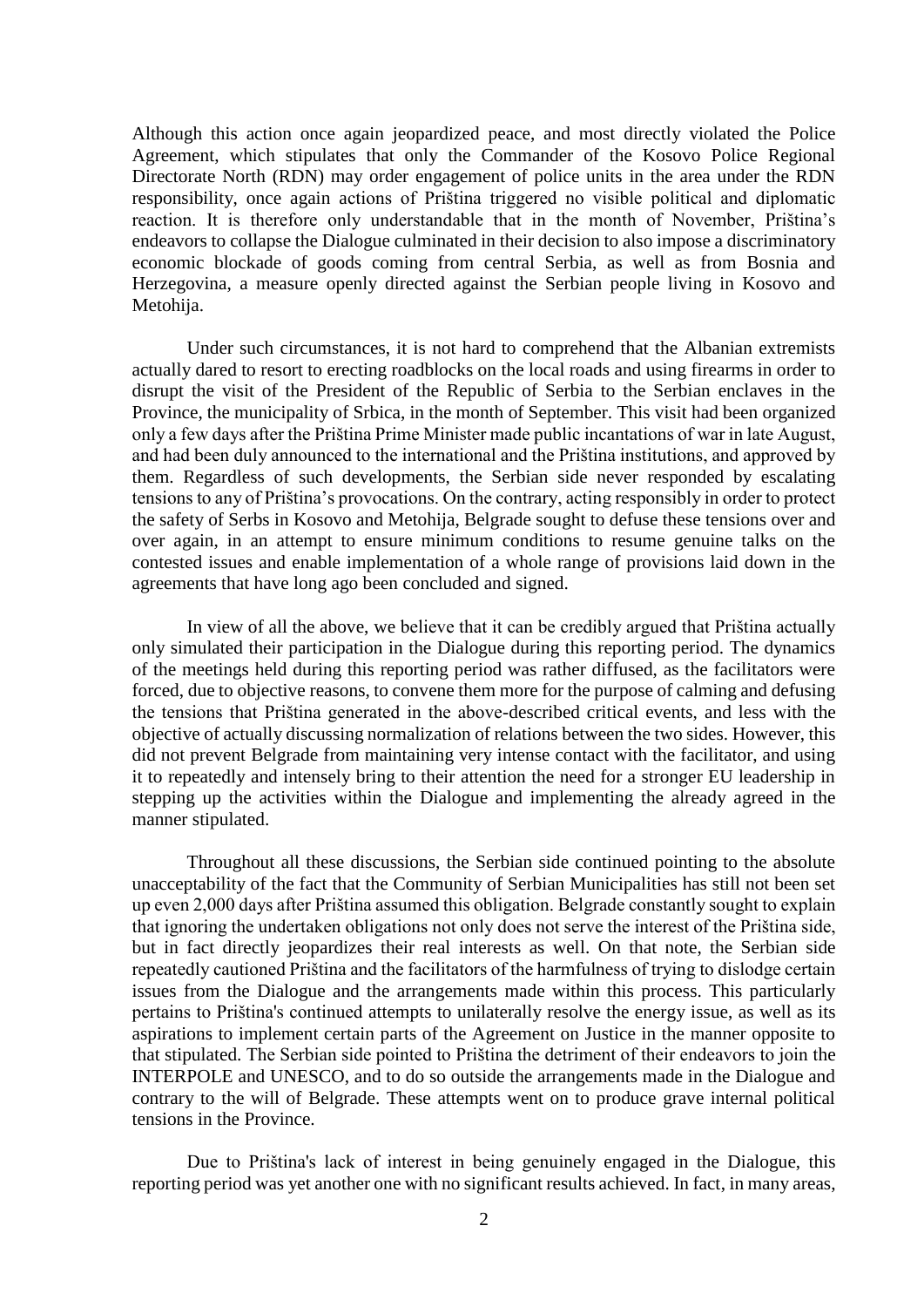such as managing the integrated crossing points along on the administrative line, freedom of movement, police, customs stamp, European integration and official visits, there has even been some backsliding. The most significant event of this reporting period is that the Management Team completed their partion of work on drafting the Statute of the Community of Serbian Municipalities within the prescribed deadline and that, within the time limit prescribed by the relevant documents - on August 9, 2018 - they officially notified the EU facilitators thereof.

We note with satisfaction that implementation of the Agreement on the Bridge continued successfully during this reporting period and has reached the point where the technical part of implementation has been completed. In order to open the main bridge on the Ibar river, and the revitalized pedestrian street of Kralja Petra in Mitrovica North, there remains only to resolve the issue of administrative delineation between Mitrovica North and South in the area of Suvi Do. After that, the Serbian side and the EU could start talks and quickly agree on the date of the simultaneous opening of the bridge and the pedestrian street, as foreseen by the Bridge Agreement.

Same as in other reporting periods, every occasion was used to address to the facilitator the requests to broach new topics, arguing that Priština's refusal to discuss them, would only further aggravate the problems that have persisted for a quite some time in these areas, and almost certainly would obstruct the reaching of some of the remaining agreements. Same as before, the Serbian side bolstered its claims by highlighting the property issue as an example, which during the implementation of the telecommunications agreement proved to be "wired" into almost every area of negotiations. It is therefore obvious that it is very difficult to make any serious progress in concluding new agreements and implementing the agreements that have already been reached if the two sides have not reached an agreement regarding the property issue and instead continue to interpret it from conflicted points of view.

The following report is structured in the same manner as were the previous six-monthly reports on the progress in the process of negotiations with the Provisional Institutions of Self-Government in Priština. The dynamics and the content of the Dialogue in the reporting period are presented systematically by providing a comprehensive overview of everything that has been agreed upon and implemented hitherto, segmented into three groups of issues. The first group includes issues and processes resulting from the political part of the Dialogue, and pertaining to the First Agreement on Principles Regulating the Normalization of Relations and the related documents. The second group includes issues stemming from the so-called technical agreements reached with the EU facilitation. The third group includes issues stemming from the arrangements made with a view to addressing and overcoming other, by no means less significant issues, which objectively hamper further normalization of relations.

### **А) Socio-political situation in Kosovo and Metohija**

The socio-political situation in Kosovo and Metohia deteriorated in comparison to the previous reporting period, and remained unstable for the most part. This is only the natural outcome of the process that started towards the end of the previous reporting period, when the provincial government lost their undisputed majority in the assembly, after the representatives of the Serbian List resigned from all their offices held in the government, and started acting as the opposition in the Assembly. The ruling coalition never managed to compensate for this loss, and instead continued to function as minority government in the past seven months. This greatly limited the efficiency of the executive and legislative branches of power, which consequently increased the odds of possible early parliamentary elections.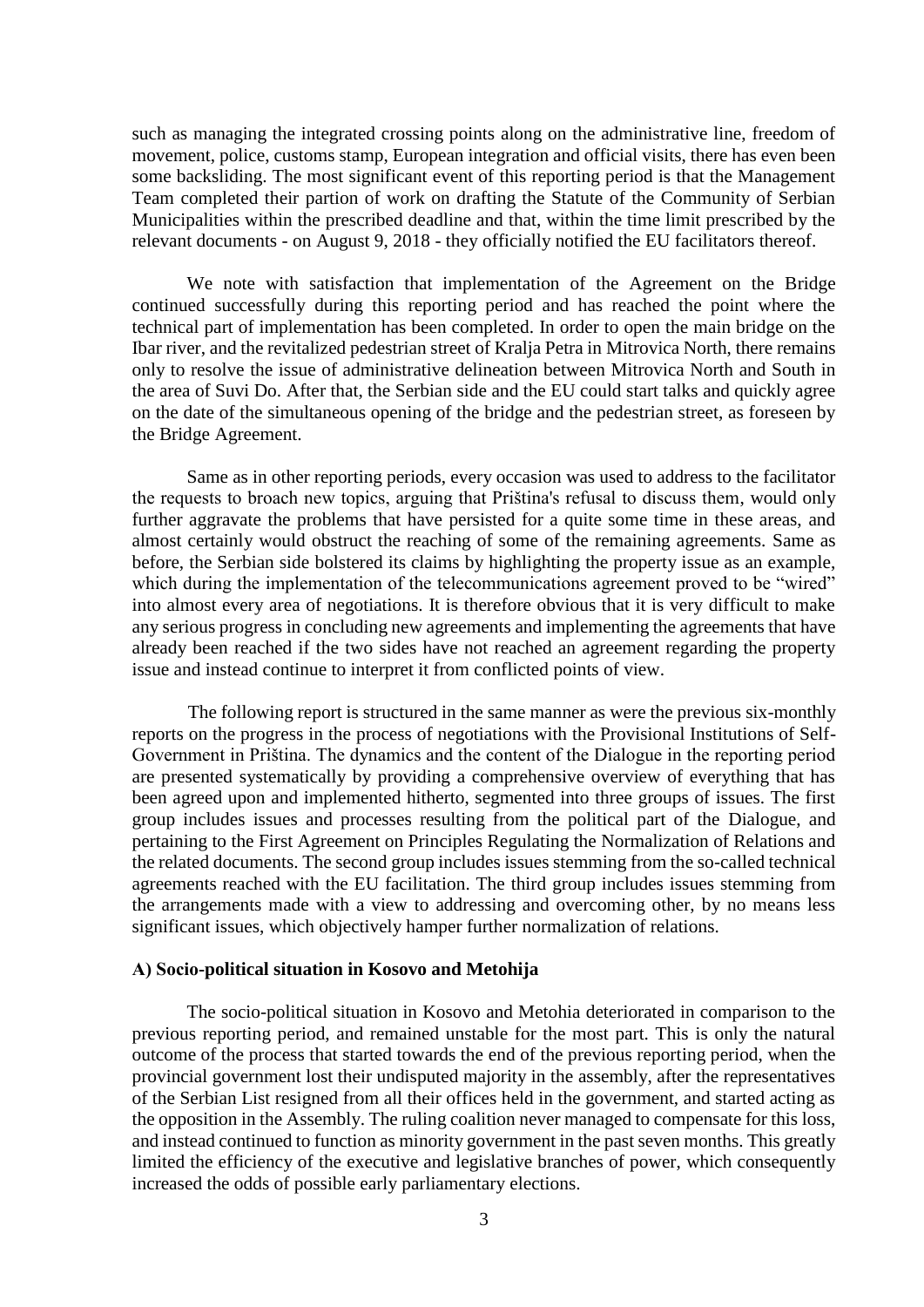Against such background, tensions in the structures of the PISG in Priština government flared up, which became particularly visible in the relationship between the Prime Minister and the President. Particularly strong impetus contributing to that effect was the initiative to consider possible models for resolving the issue of the final status of Kosovo and Metohija, launched in June at the round table "New Perspectives of the EU Enlargement" organized in the framework of "Political Talks" held at the "2018 European Forum Alpbach". On that occasion, the President of the PISG in Priština publicly stated that he was in favor of the concept of "border correction" with Serbia, and estimated that this was the only real way to conclude a sustainable agreement, one that would satisfy the interests of both parties.

The Prime Minister of the PISG in Priština strongly rejected this option, and even threatened with an armed conflict should that happen. The provincial Prime Minister seems to have interpreted this public statement made by the President Thaci as a good opportunity to launch his pre-election positioning with the view of vying for the right-wing voters, whose overwhelming majority are opposed to holding any talks with Belgrade. Prime Minister Haradinaj most likely assessed the new situation also as an opportunity to dig in for his own piece of the dissipating votes of the Self-Determination Movement, presenting himself as a principled champion of the people. He thus positioned himself as the President Thaci's antithesis, implicitly accusing the latter of being unprincipled and acting in accordance with the interests and orders of the external actors who are in favor of the Dialogue and the normalization of relations with Belgrade.

These motives, in conjunction with the diplomatic successes of Serbia in ensuring withdrawals of 12 "recognitions" of the so-called independence of the so-called Kosovo from 12 states, and Priština's membership being rejected in both the INTERPOL and UNESCO, all during this reporting period, gradually pushed the provincial Prime Minister further towards the political right. As a result, he undertook a series of increasingly more provocative actions aimed at weakening and discontinuing the Dialogue, since it is the President of the PISG in Priština who collects most of the political points in the internal arena on account of the success in the Dialogue. The Prime Minister Haradinaj's policy of escalation towards Serbia and the EU, which included both gross violations in implementing provisions across all agreements made in the Dialogue and the use of brutal force against Serbian population in the north of Kosovo and Metohija, culminated on November 21, when the Province *de facto* imposed economic blockade against Belgrade. This was formally effected by an introduction of 100% customs duties on all goods imported to Kosovo from central Serbia, which constitutes gross violation of the arrangements made in the Dialogue, but also of the provisions of the CEFTA agreement, and of the Stabilization and Association Agreement that Priština has signed with the EU.

This testing of powers between the two key figures, leaders of the executive branch of PISG in Pristina government, paradoxically benefited the current PDK leader, and Speaker in the Priština Assembly, Kadri Veseli. Riding on this development, Veseli not only managed to consolidate his leadership in the party in relation to its former president, Hashim Thaci, but has also managed to profile himself across the board as the power center tipping the relations between Thaci and Haradinaj. During the reporting period, Veseli more or less openly leaned towards Haradinaj, particularly relative to the latter's sharp opposition to the option of resolving the issue of status of the Province by means of "endangering Kosovo's sovereignty across its entire territory".

These extremely antagonistic actions undertaken by the so-called Government towards the EU and Serbia almost came as a surprise to the opposition, forcing it into a defensive stance.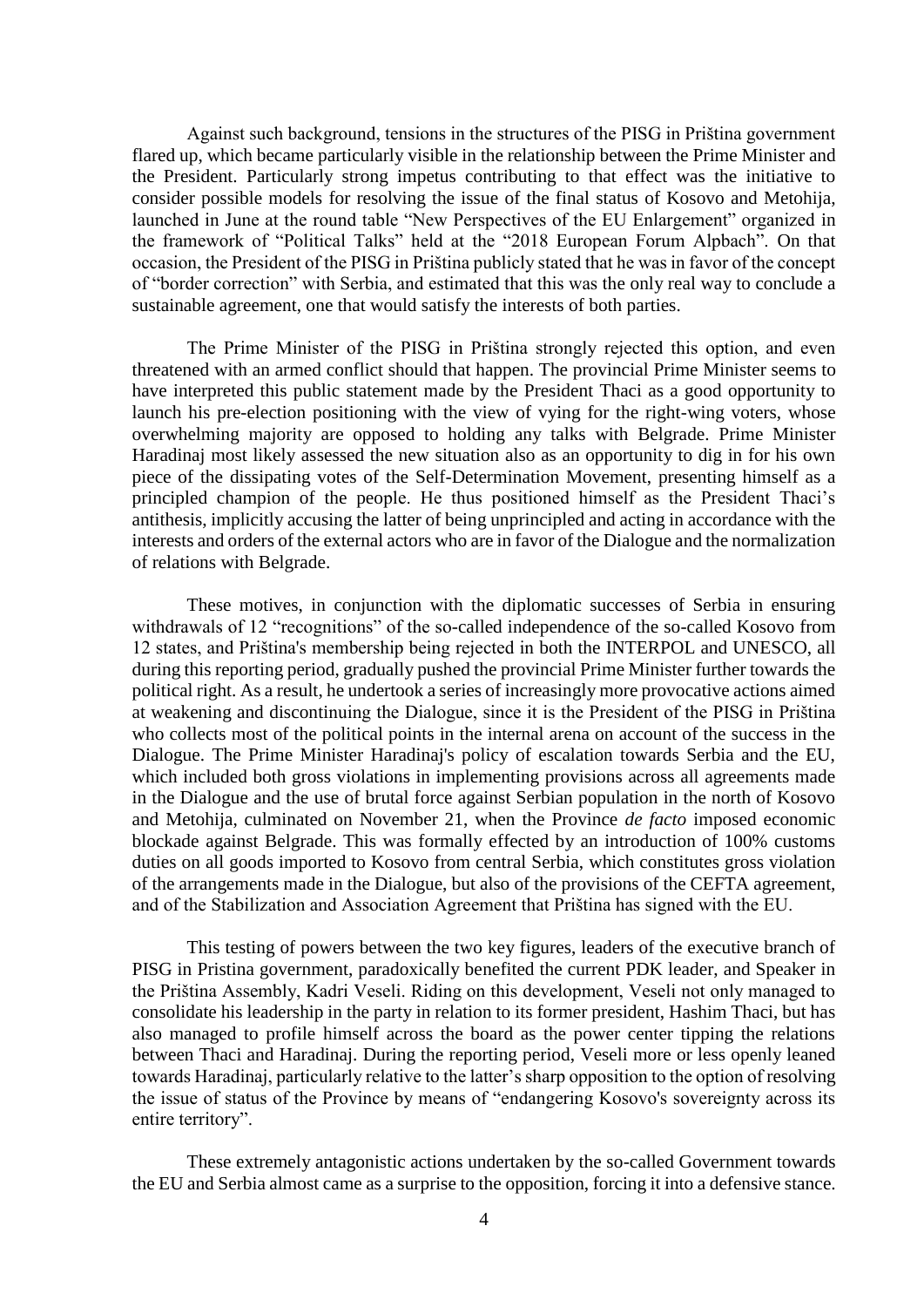The PISG Prime Minister's publicly stated accusations on account of the EU for their repeated failure to introduce the visa liberalization system, blunted the edge of the opposition versus the authorities, given that the bulk of the citizens negatively perceives the EU's policy towards Priština regarding this issue. The weakness of the opposition is evident in that, despite the fact that Haradinaj's cabinet does not have majority in the assembly, so far they have failed to put up a united front and gear it toward toppling the Haradinaj's government, a front that could dictate the election conditions and basically pick their own time for holding elections. Against this background, the negative attitude towards the Serbs exercised by both the political scene and the society in general, became clearly apparent again, since in this particular case, the opposition did not want to initiate the motion of no confidence to the government in the Assembly, if that vote included cooperation with the representatives of the Serbs, and in this particular case it was a veritable necessity. Haradinaj most likely became aware of this when he launched the set of laws on transforming the Kosovo Security Forces into the so-called Kosovo's armed forces, which was supported wholeheartedly by the Albanian MPs in position and opposition, which further consolidated his position.

Bearing in mind the EU's insistence to both lift the customs tariffs introduced by Priština to Belgrade and to resume the Dialogue, the described political tensions pervading the Priština scene can be expected to continue in the upcoming period.

#### **B) Security situation in Kosovo and Metohija**

**S**ecurity situation in Kosovo and Metohija remained complex throughout this reporting period, with periods of marked instability and serious tensions. Despite this, international and other security forces were able to avert more unfavorable developments, although the security situation in the ethnically mixed areas south of the Ibar River was highly unstable and tense on several occasions, as a result of nighttime raids and attempts to detain some of the more prominent Serb representatives. This deterioration of the security situation is a logical ramification of the described political instability in the Province and the confrontational course taken by the provincial government towards Belgrade, the European Union, and the very idea of the Dialogue.

The gravest security threat in the Province during this period was the process of transforming the KSF into the so-called Kosovo armed forces. The provincial authorities persistently ignored the fact that the whole process was undertaken completely in contravention to the United Nations Security Council Resolution 1244 (1999) and other relevant documents governing the issues of status and security in Kosovo and Metohija, and therefore has the potential to seriously undermine regional security. The announcement made by the PISG Prime Minister that certain units of the so-called Army Forces of Kosovo would be permanently deployed in the north of the Province caused particular anxiety, and also constitute violation of the Brussels Agreement and the agreement between Serbia and NATO. Owing to these announcements, local Serbian population exhibited anxiety and fear during most of the reporting period.

It should be noted that Priština also violated the security of Serbs by ordering illegal incursions of its paramilitary and para-police units into the north of the Province during this reporting period. Brutal and excessive force was used on these occasions against the peaceful citizens. Presence in the north of Kosovo and Metohija of these armed persons under the command of Priština was never notified to the Commander of the Regional Directorate of the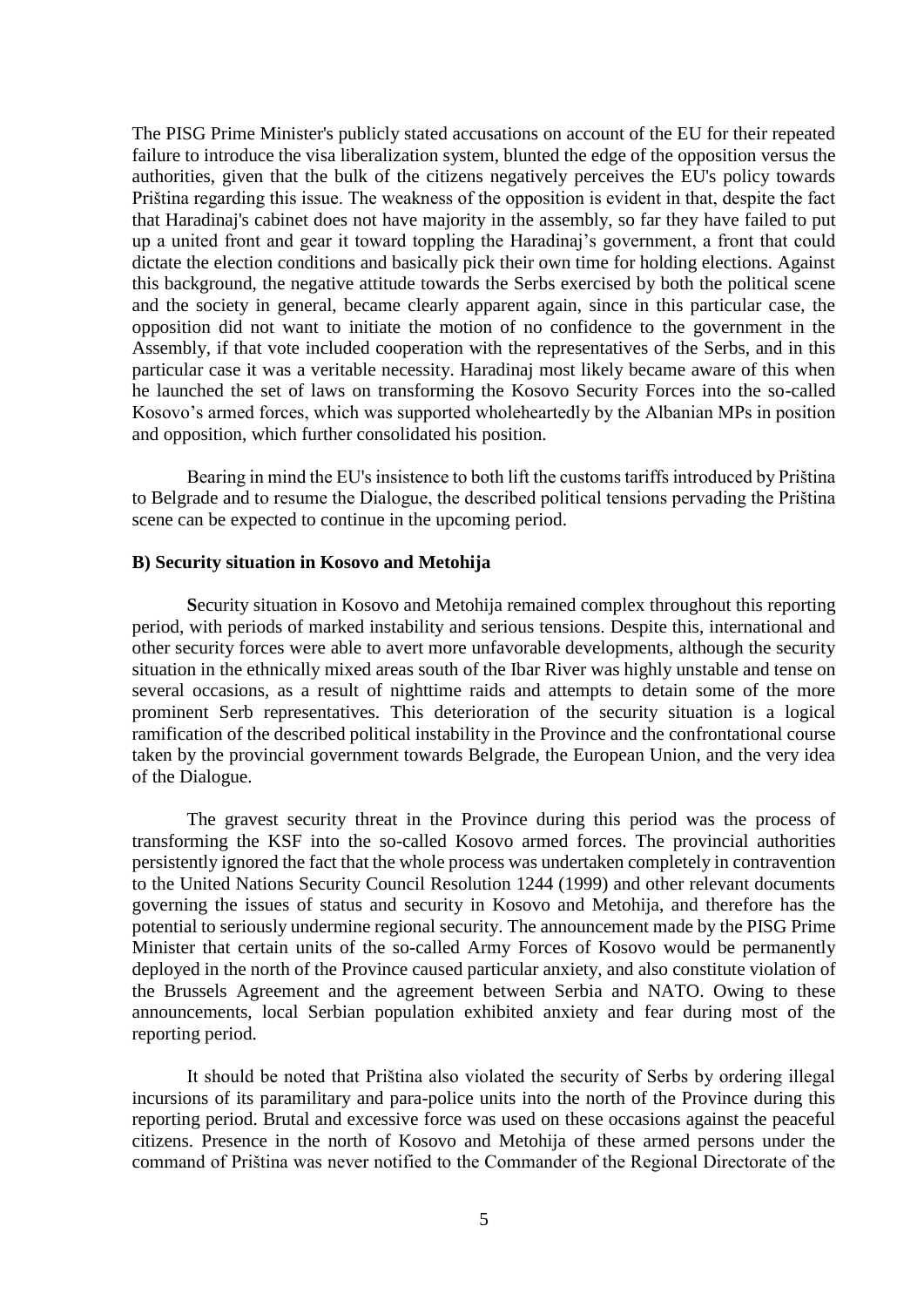Kosovo Police – North, who, according to the First Agreement, is solely responsible for overseeing the engagement of any police forces that do not belong to this KP RDN.

The feelings of fear and uncertainty were additionally spread among the Serbs by the aforementioned discriminatory economic blockade imposed by Priština, which jeopardizes the security of the Serbian people in terms of their elementary subsistence. These measures are depriving Serbian population of food, clothing, footwear and elementary medical provisions, such as medical drugs for chronic patients and material for providing care and treatment to the gravest of patients.

A strong presence of the radical Islamic extremism continues to pose a grave and immediate security challenge in the Province. The impact of this devastating ideology is constantly growing and gaining in the number of followers, its upsurge made possible by a difficult economic situation, but also the atmosphere of intolerance generated by a large section of the Albanian elites towards their neighboring Christian Orthodox peoples. Relevant research published during this reporting period suggest that there are currently approximately 400 people in the Province who accumulated fighting experience in the terrorist formations, mostly in the Middle East, over the past six years. They spread the toxic ideology of hatred towards other religions, thus directing radicalized individuals to practically engage in terrorist and other illegal activities. During the period, some Western media reported that Kosovo and Metohija continues to represent a territory with more "citizens" in the ranks of the so-called Islamic State per capita, than any other in Europe or the Balkans, and that it still represents a convenient route for transferring extremists and terrorists into the Western Europe due to a broad support base of the like-minded people.

This continued rise of religious extremism is also conducive to an elevated risk of terrorist activities. Returnees from the Middle Eastern battlefields, as well as individuals and groups associated with them, or inspired by their ideas, all pose a growing threat. In October, the media carried reports about the indictment filed by the Priština prosecutor office against a six-member group of jihadists, arrested for preparing an attack on the Israelis, Serbs and the KFOR. Investigation into this case produced statements given by the defendants that the Albanian jihadists had planned to carry out large-scale terrorist attacks on the Serbs, especially in the north of the Province, as well as on the temples of the Serbian Orthodox Church in north and south of the Ibar, during significant religious festivities. To this purpose, they tried to procure explosives and chemical poisons in Albania, and intended to spread violence against "the unfaithful" according to the model already applied against Serbs in the March 2004 Pogrom. One of the accused jihadists admitted that the money for financing the attack, in the amount of 9,000 euros, came from the Islamic State, and that the accused group of terrorists worked in close cooperation with Ridvan Akifi and Lavdrim Muhaxheri. It is particularly worrying that, in the process of organizing these assaults, the accused terrorists were able to establish contact with the Albanian army officers, attempting to obtain from them explosives and chemical warfare toxins.

In such circumstances, safety of Serbs living in Kosovo and Metohija has severely deteriorated compared to the previous reporting period. The alarming fact is that there are realistic chances that this trend of deteriorating security circumstances would only continue and become further aggravated given the tensions growing within the Albanian political corps. It should be noted that the persistence of Priština officials on portraying Belgrade as the "external threat" almost led to the direct armed assault against the President of the Republic of Serbia, attempted by the Albanian extremists in Srbica, during his September visit to the Province.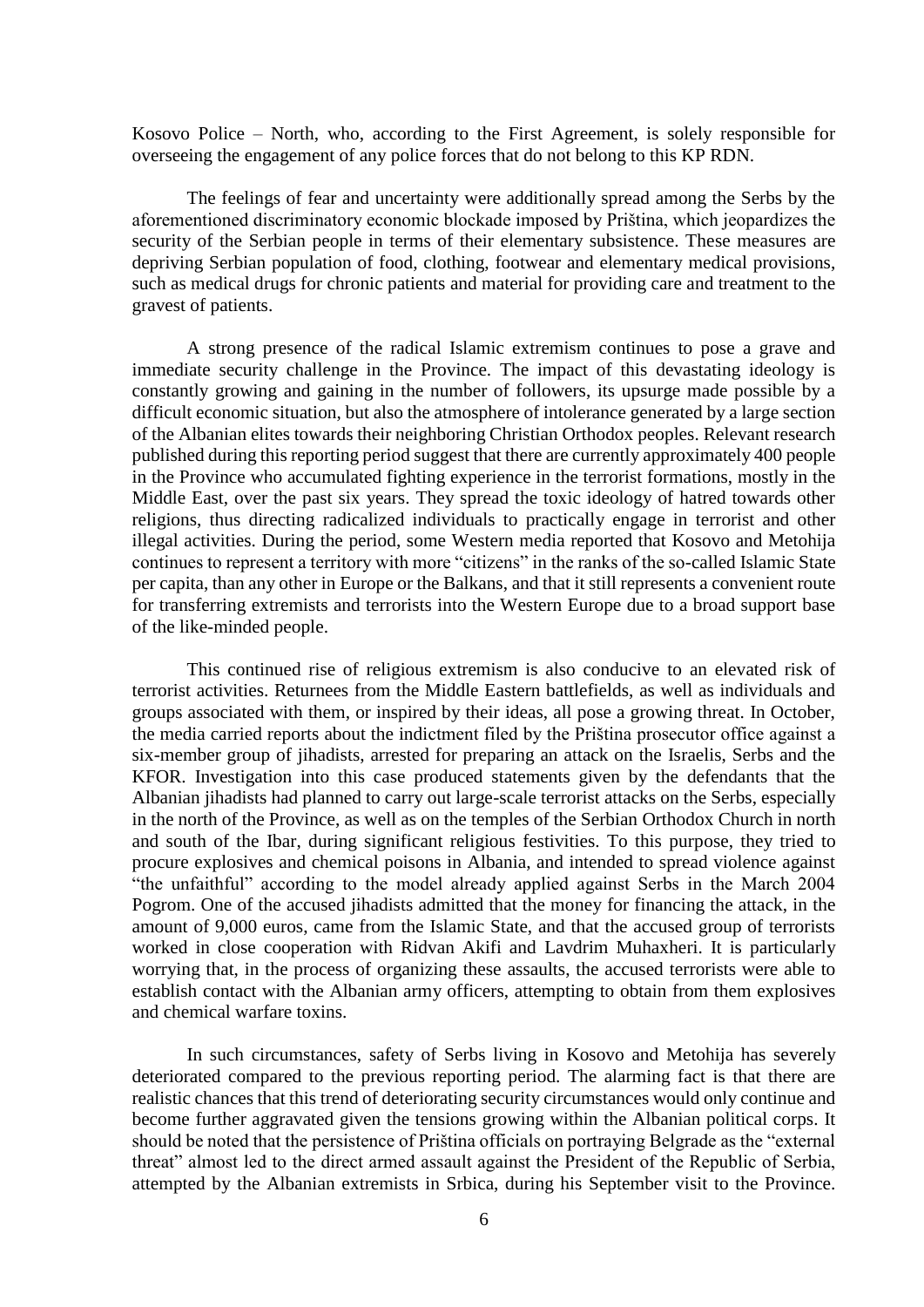Earlier that day, these extremist intimidated the Serbs living in the enclaves where the visit was planned, by repeatedly firing machine-gun bursts. Unfortunately, this tragic example is a perfect illustration of the state of security available to the Serbs living in that area, but also in all other parts of the Province. In addition, these people are often targets of attacks by the Priština judicial authorities on account of fraudulent and secretive indictments for alleged war crimes.

Same as in all previous progress reports, below is an illustration of the level of security provided to the Serbs in the Province, shown in a sample of specific security incidents targeting Serbs and their property. Total number of these incidents increased significantly during this reporting period, resulting in 42 registered incidents, compared to 30 incidents recorded in the two previous progress reports respectively. For the purposes of this report, we highlight the following security incidents:

## **May:**

- In the night between May 6 and 7, two cows were stolen from the Marković family, in the village of Zebinac, Novo Brdo,
- A goat was stolen in the village of Miloševo, from the Ađančić family, on May 18; an agricultural appliance, a two-wheel tractor, was stolen in the village of Babin Most, three kilometers away, from Sreten Vučković; four young goats, kids, were stolen from Olga Jovanović.
- In the night of May 25, in the village of Cernica near Gillan, an auxiliary building in the yard of Dragisa Mitrovic was torched,
- On May 26, construction of a main road began in the protected zone of the Visoki Dečani Monastery, even contrary to the Priština Law on Special Protective Zones,
- In the night between May 27 and 28, the outpatient clinic in Suvi Dol was pelted with stones,
- In the night between May 28 and 29, the outpatient clinic in Suvi Dol was pelted with stones again,
- On May 28, a group of Albanians blocked the access to the church and pelted with stones a group of about 30 Serb returnees and IDPs who came to village of Petrič near Klina, to mark the Christian holiday of the Holy Trinity. Three Serbs were injured, one of them in the head area. Instead of protecting Serbs, the KP detained one L.B., after several Albanians filed reports that he had provoked them,
- In the night between May 29 and 30, an infirmary of the Health Center Prizren in the village of Novake was attacked. The entry door was dislodged and most of the files and medical protocols of patients were torched, while the rest of the inventory was scattered around,
- In the night between May 29 and 30, five heads of cattle were stolen from the Serb families, in the villages of Bosce (the family of Blaško Stojanović, which is an IDP family with seven minors, three heads of large cattle were stolen), and Grizima (family of Zoran Miljković, with 13 family members, of which 8 are minors – their cow, and her calve, were stolen),
- On May 30, in Stari Grad, three members of the Matković family, including a six-monthold baby, were injured as a result of an assault by the Albanians, and a subsequent inadequate police intervention. Instead of protecting the Serbs living in the village where one of the biggest massive killings of 14 Serbian harvesters took place in 1999, the Kosovo Police detained a member of the Matković family, along with one attacker. It is indicative that the son of the Albanian commander of the Kosovo Police, a certain Naser, who also lives in this village, was hit with a fist by a Serb in presence of police officers. The KP members momentarily used pepper spray and injured 5 Serbs, two of whom, are children, one aged 5 and the other 6 months, and
- On May 30, in the village of Zač in the municipality of Istok, a dozen Albanians attacked a priest of the Serbian Orthodox Church from the village of Osojane in the municipality of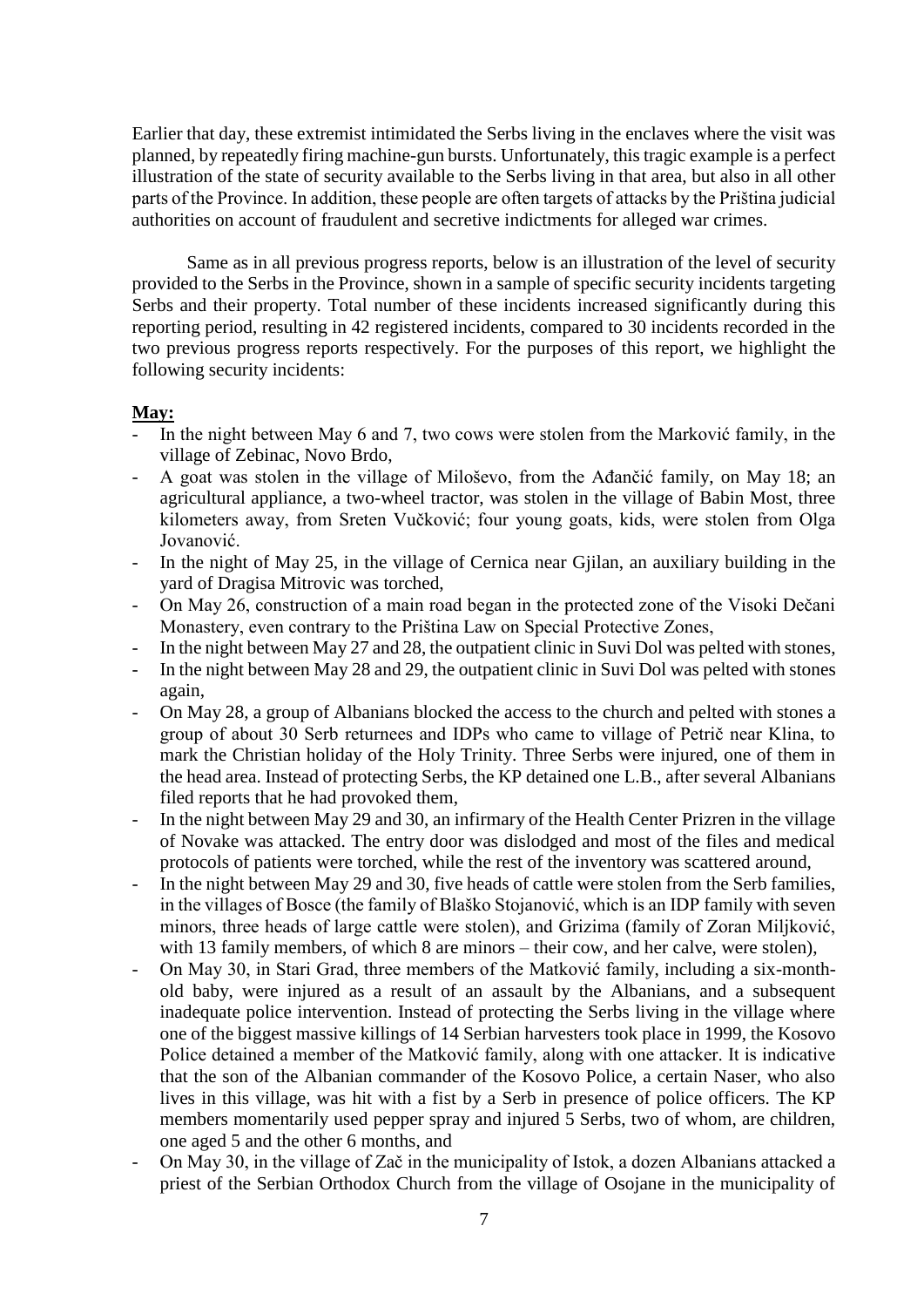Istok. The priest was returning from the morning service held at the Peć Patriarchate, together with his wife and two young children.

## **June:**

- On June 2 a cow and a passenger vehicle owned by a Serb person were stolen in the village of Klokot, the municipality of Vitina,
- On June 3, stones were pelted at a family house owned by a Serb person, in Vitina,
- On June 5, in the village of Suvi Do, Lipljan municipality, four persons of Albanian ethnicity came to the courtyard of the outpost of Elementary School "Braća Aksic" and, using Albanian and English, threatened with murder and neck cutting the children of Serbian nationality who were playing in the school playground. Children of Serbian ethnicity then left the school playground, and the Albanians broke the school entrance door and window panes using bars,
- On June 5, in the village of Domorovce in the municipality of Kosovska Kamenica, members of the special units of the Kosovo Police, ROSU, searched the houses owned by two persons of Serbian nationality and detained a person, and
- On June 25, in the village of Suvi Do in the municipality of Kosovska Mitrovica, two Albanians assaulted a person of Serbian nationality, first hitting him in the head with a gun, and then shooting him in the lower leg. It is indicative that the family of the assaulted citizen is constantly experiencing abuse from the Albanians pressuring the Serbs to sell their property and move out.

## **July:**

- On 5 July, the information was published that the Special Prosecutor's Office received a list with over 200 names of Serbs from the Đakovica municipality, charged with the alleged war crimes perpetrated against civilians in 1998 and 1999. The obvious objective of this list is to prevent the return of the internally displaced Serbs to the town of Đakovica,
- In the early hours of July 5, N. Dejanović was stabbed repeatedly in both sides of his chest and back, while his brother was attacked with the pepper spray, in the village of Prilužje in the municipality of Vučitrn. The attack was carried out by a group of Albanians,
- Members of the ROSU, the special forces of the Kosovo police, armed with long pipes, searched several houses in the village of Šilovo near Gnjilane, and detained five Serbs (Radovan Stojković, Jovan Denić, Nenad Stojanović and brothers Aleksandar and Predrag Đorđević) under the political charges of "being involved in activities against the constitutional order and security of Kosovo".

## **August:**

- On August 1, in the village of Korminjane in the municipality of Kosovska Kamenica, members of the Kosovo Police searched the family house of a Serb who was then arrested for his alleged participation in the events in the village of Žegovce, in the Gnjilane municipality, where several Albanian civilians were killed in 1999,
- On August 11, in the village of Zač, in the municipality of Istok, the Albanians carried out an armed attack on the house of a Serb returnee. While the returnee was in the yard, along with his wife and their two minor children, a shot fired from the direction of the neighboring village of Drenje, which passed over his wife's head and ended up in the wooden beam of the garage. There were no casualties,
- On August 28, around 50 Albanians gathered outside the Monastery of the Most Holy Mother of God in Đakovica, protesting against the arrival of Serbs to the monastery's festivity, even though the visit of the displaced Serbs had previously been canceled for security reasons.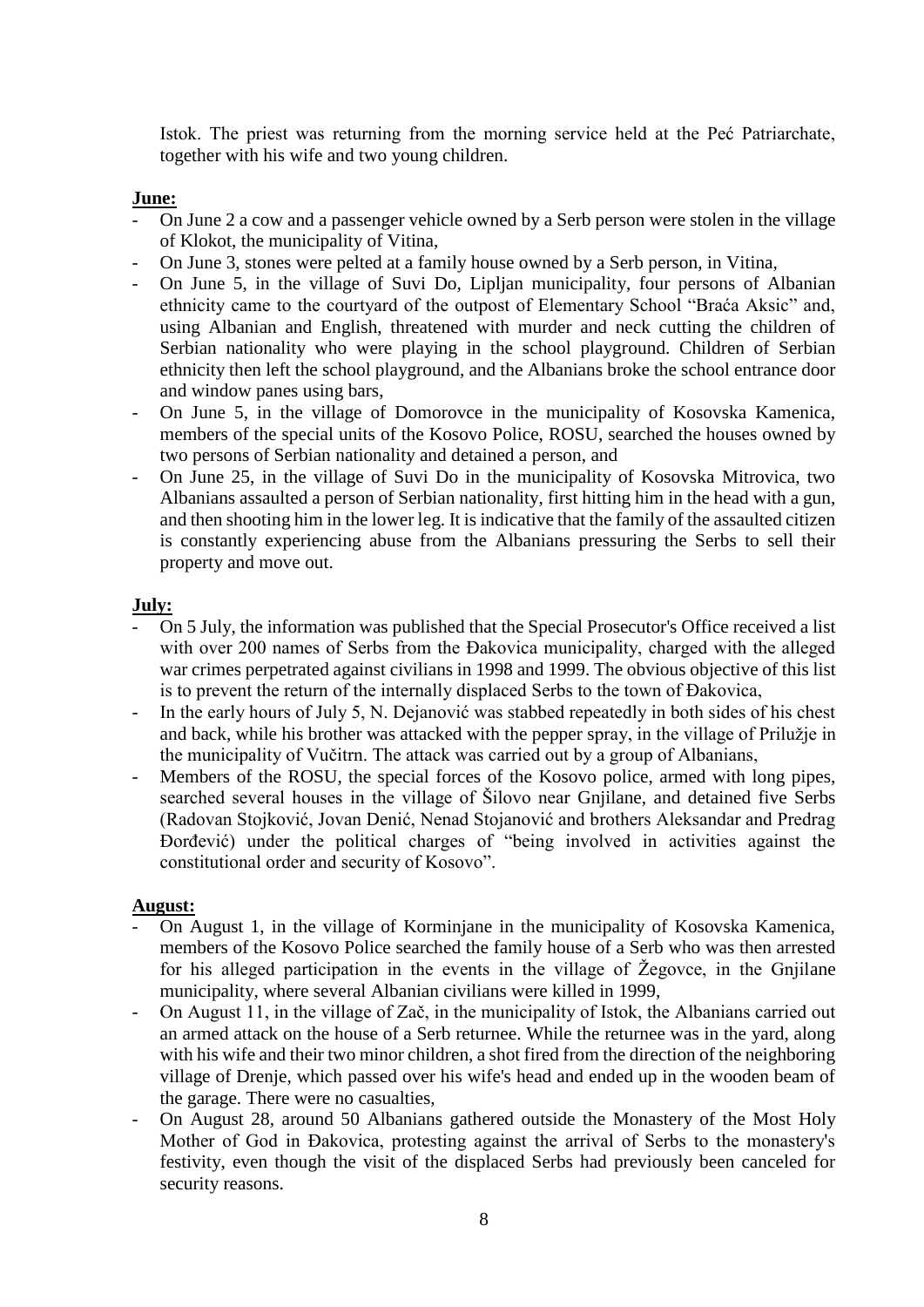## **September:**

- In the night between September 13 and 14, in the village of Belo Polje in the municipality of Istok, a tractor owned by a local Serb was stolen,
- In the night between September 17 and 18, in the Serbian village of Izvor in the municipality of Novo Brdo, unknown persons stole two cows owned by persons of Serb ethnicity,
- In the night between September 21 and 22, in the village of Parteš in the municipality of Gnjilane, a vehicle, a hunting rifle, a compressor, a tool box, the petrol from the tractor reservoir, two Belgian shepherd puppies and 3 cows, were stolen from the courtyard of four Serbian family houses, and
- In the night between September 24 and 25, several thefts were carried out in Velika Hoča, robbing four Serbian families of 3 cows, a calf and two passenger vehicles.

## **October:**

- In the night between October 1 and 2, in the village of Grabac in the municipality of Klina, 25 houses owned by the Serb returnees were robbed. On the same night and the same village, a window was broken at the house of an older woman of Serbian nationality, who was at home at that time,
- On October 3, locals of Serb and other ethnicities from Orahovac launched a petition, on account of frequent verbal and physical attacks by the children of Albanian nationality on the children of Serbian nationality during their playing and spending time in the playground situated next to the church,
- On October 10, the director of the Health Center Prizren, when visiting an infirmary in the village of Novake, Prizren municipality, which is a part of the primary school, noted that the glass on the window was broken at the clinic and the front door dislodged,
- On October 19, in the village of Belo Polje, municipality of Peć, the family house belonging to Serb was torched,
- On October 21, at the entrance to the Istok village, Albanians stoned buses transporting about 170 Christian Orthodox believers who visited monasteries and churches in the area of AP Kosovo and Metohija. The windows were broken on the busses, and material damage was caused. There were no injuries.

## **November:**

- In the night between November 12 and 13 in the Mitrovica North, in the settlement of Bošnjačka Mahala, the Vardarska street, outside the administrative building of a pharmacy institution, graffiti were sprayed on the medical vehicle by the Albanian criminal group "B13", known for intimidating Serbs and other non-Albanians by engaging in physical assaults, stone pelting, graffiti spraying,
- On November 3, members of the Priština's paramilitary special units of ROSU made an illegal incursion into the Mitrovica North, applying brutal excessive force against the peaceful citizens, four of whom were arrested on charges of alleged involvement in the murder of Mr. Oliver Ivanović,
- On November 28, vehicles decorated with Albanian flags, for the purpose of provocation, entered into Kosovska Mitrovica and Zubin Potok. Citizens did not react.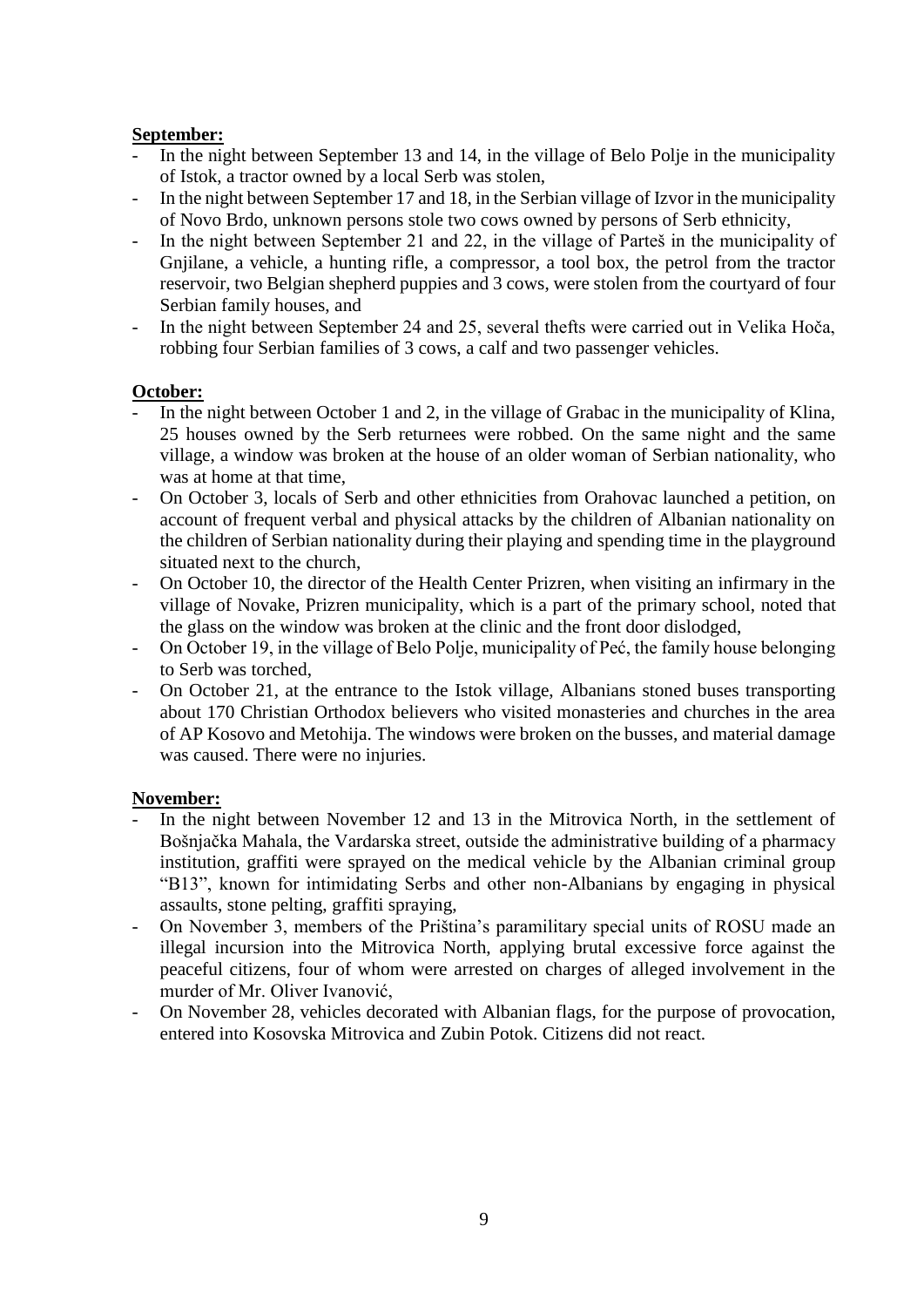## **C) Obligations arising from the First Agreement**

## **1. Community of Serbian Municipalities**

After some progress was made towards setting up the Community of Serb Municipalities (CSM) in early April 2018, when the mandate of the Management Team (MT) was confirmed, the official work on drafting of the Statute of the CSM finally began.

For the purpose of drafting the CSM Statute, members of the MT held a series of meetings with relevant representatives across the administrative structures in Kosovo and Metohija<sup>1</sup>, as stipulated by the provisions of the Scope of Work of the Management Team. Although this document also provides for holding regular meetings in Brussels, where the MT, together with the Implementation Committees from both sides, were supposed to look into and discuss the progress in drafting the CSM Statute, these meetings never took place, owing to Priština's refusal to take part in them.

In spite of this, members of the MT completed the drafting of the CSM Statute within the scheduled deadline, and on August 9, 2018, notified the EU facilitators about their work. They also included a request to the EU facilitators to organize a meeting as soon as possible so that they could present the Draft Statute to the Implementation Committees of the two sides, before presenting it to the High-level Dialogue. However, the EU facilitators obviously failed to persuade Priština to fulfill this obligation and take part in this meeting, which must be why the facilitators never responded to the MT's request for a meeting, nor scheduled one.

Nevertheless, the MT continues to work in accordance with the plan foreseen under the Scope of Work of the Management Team, ensuring preconditions for the successful setting up of the CSM.

For its part, Belgrade intends to continue to insist that the EU, together with Priština, find a solution for adjusting Priština's legal framework, in accordance with Article 1 of the Implementation Plan, so as to enable establishing of the Community in full capacity, in accordance with the provisions of the First Agreement, the Scope of Work of the Management Team, the Implementation Plan and the General Principles. Any other approach would be contrary to the provisions contained in said agreements and absolutely unacceptable for the Serbian side. Equally inadmissible, unacceptable and legally irrelevant would be any revising of the provisions set out in the General Principles, regardless of whether Priština's attempts to achieve them be made through the decisions of the so-called Constitutional Court of Kosovo, or some other entity.

We emphasize that implementation of the agreement on the CSM is of central importance for making progress in the Dialogue, since the establishment of the CSM largely affects the outcome and resolution of numerous other issues in the areas currently being discussed within the Dialogue, or those on which talks are yet to be initiated, such as property, economic development, education, urban and rural planning.

<u>.</u>

<sup>&</sup>lt;sup>1</sup> Meetings were held with the mayors and presidents of the municipal assemblies with majority Serbian population, representatives of the Serbs in the PISG in Priština (Minister of Local Self-Government Administration and Minister for Communities and Returns, lawyers from local self-governments, deans and experts of faculties of the University of Priština with temporary headquarters in Kosovska Mitrovica (UPKM), experts in the field of law, economy, health, social protection, education, culture, sports, spatial planning, cadastral services, representatives of the OSCE mission in Pristina, as well as other relevant institutions from Kosovo and Metohija.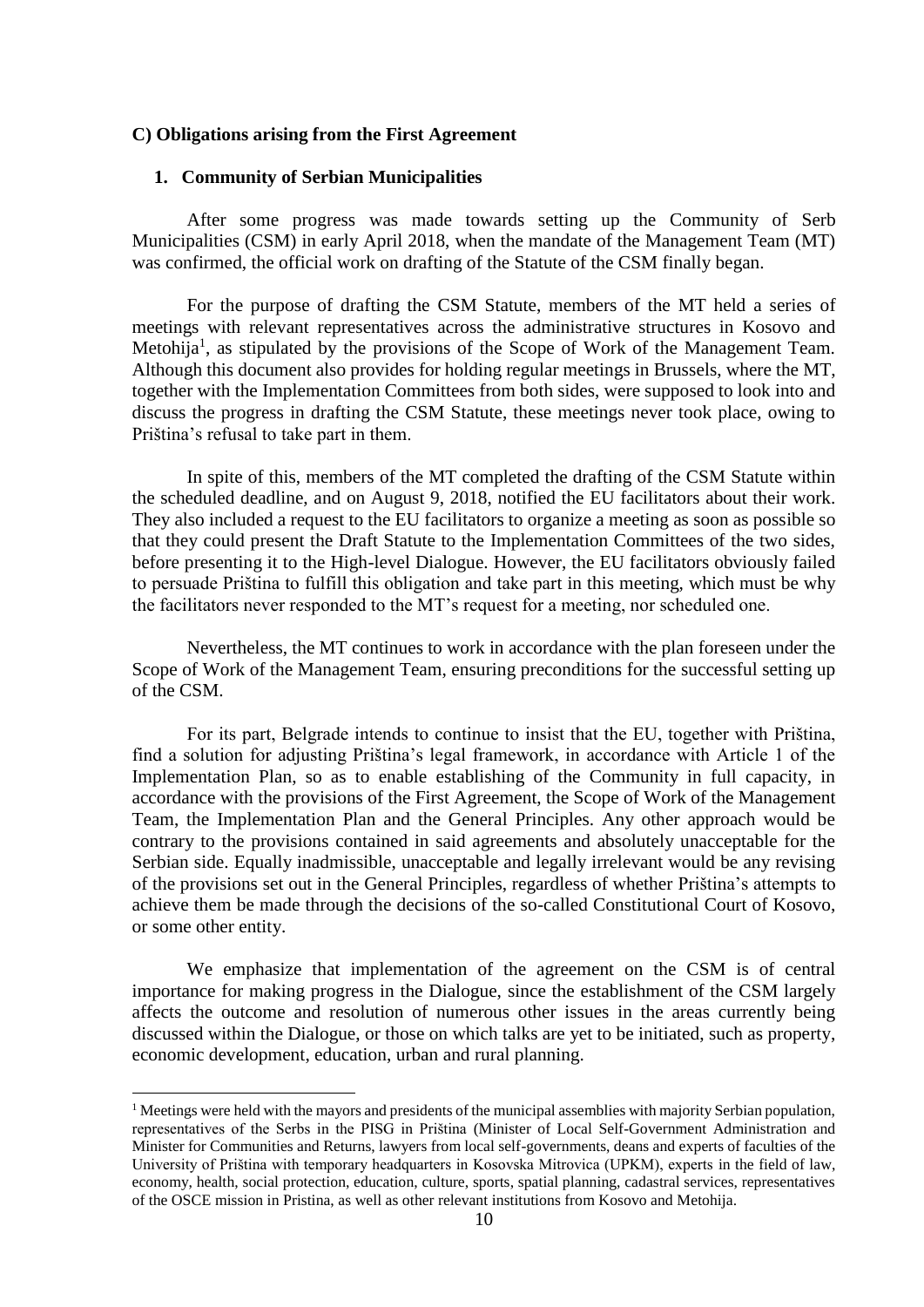### **2. Police**

This reporting period was marked by the continued drastic violations of the First Agreement on the part of Priština, in the section governing the issue of the police. This is primarily reflected in Priština's persistent refusal to establish the CSM, and as a result, regulations pertaining to the police are yet to be harmonized with the provisions of the First Agreement. Consequently, such an approach on the part of Priština has not yet allowed appointment of the Regional Commander of the Regional Directorate of the Kosovo Police - North (RDN), which is why the person currently in office is still in the capacity of the Acting Commander.

During this reporting period, Priština continued to violate the Agreement on Police also by deploying in the north of Kosovo and Metohija the police forces from outside the chain of command of the local regional police directorate, and without first informing the RDN Commander. Thus, two illegal incursions of Priština's special police units were carried out on the territory of the Serbian majority municipalities in the north of Kosovo and Metohija without prior announcement to and notification of the RDN Commander. These were the shock incursions, undertaken on September 29 in the municipality of Zubin Potok and on November 23 in the municipality of Kosovka Mitrovica, whereby Priština again grossly violated Article 9 of the First Agreement in the part pertaining to police. Article 9 clearly stipulates that the regional police directorate, headed by a Kosovo Serb, shall be in charge of the police affairs in the territory of the four majority Serb municipalities in the north of Kosovo and Metohija. By having undertaken these actions, Priština not only grossly violated provisions of the First Agreement, but also directly threatened the security and lives of Serbs in the north of Kosovo and Metohija, each time demonstrating unnecessary and excessive force.

In addition, Priština has been violating the Agreement on Police in the part stipulating that ethnic composition of police in the north of Kosovo and Metohija must reflect ethnic breakdown of inhabitants of that part of the Province. Acting in disregard of this obligation, Priština deployed to this area the police units that are almost exclusively composed of Albanians, despite the fact that the Serbs make up over 95% of the population.

We also emphasize that Priština continues to refuse to apply Article 7 of the First Agreement, which prescribes the obligation of the Priština authorities to integrate in the north of Kosovo and Metohija all former members of the MoI of the Republic of Serbia. In this respect, the issue of integrating 39 former members of the MoI administrative staff remains unresolved. Although Priština has declaratively intended to integrate these individuals for more than a year, in practice its institutions have been sabotaging and disrupting this process. To begin with, Priština is yet to approve the new job systematization for the four municipalities in the north of Kosovo and Metohija, in order to provide for the jobs where the aforementioned 39 former members of the MoI administrative staff are to be hired.

Priština does not openly dispute its obligation to integrate 34 ex-firefighters. However, it has now been over two years and not a single concrete step has been made in that direction. In the similar manner, Priština has been refusing to integrate 23 former police officers and 15 members of the Food and Accommodation Directorate of the Ministry of the Interior of the Republic of Serbia into the equivalent PISG structures. For such behavior, Priština has the overall support of the EU facilitators, and the same goes for rejecting integration of 23 former police officers, allegedly for having failed "security checks". We note that the Serbian side has not yet been informed of the reasons why these persons "failed" these checks, despite the fact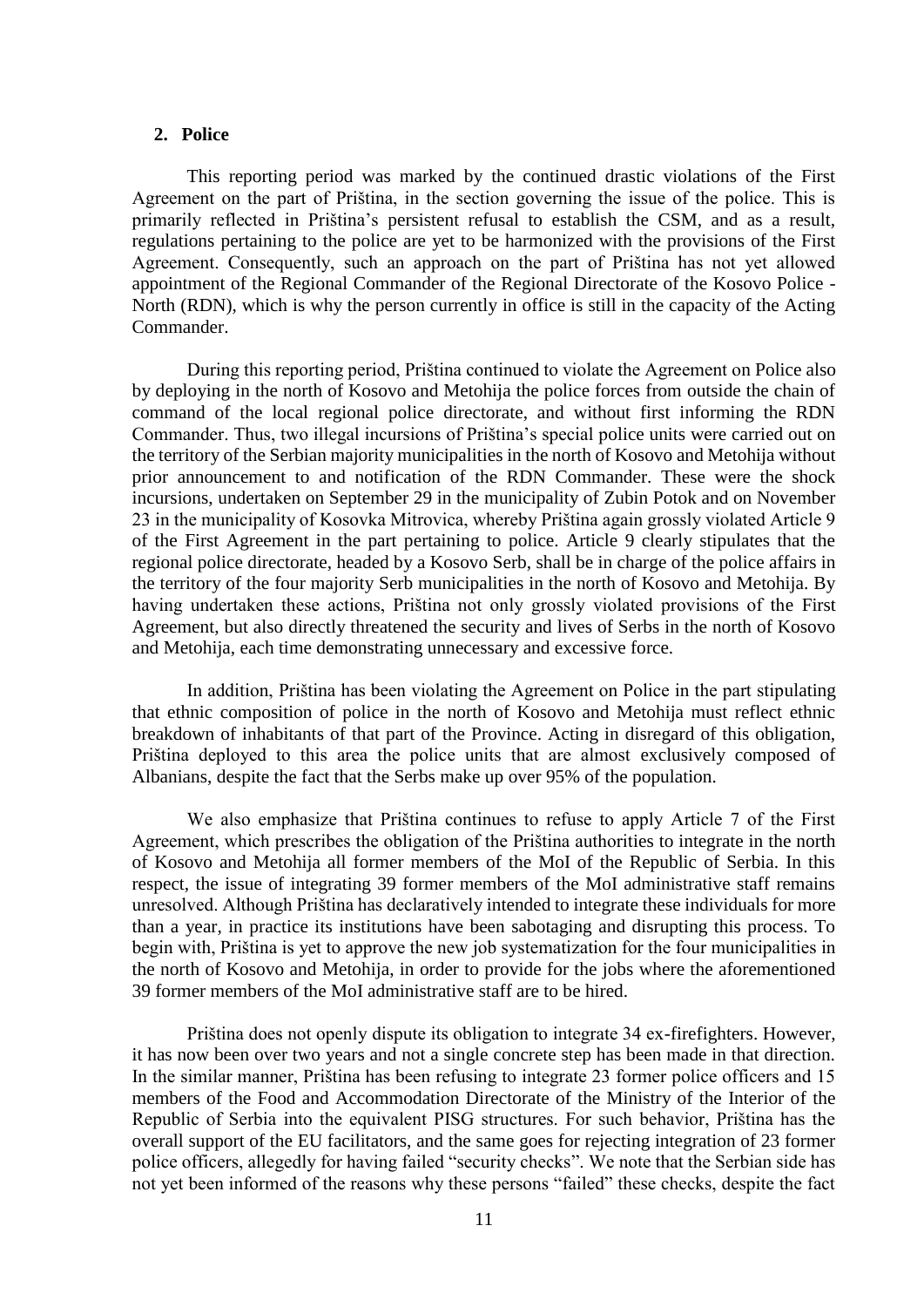that Belgrade repeatedly requested to see them from the EU facilitators. Priština has also been disputing its obligation to comply with Article 7 of the First Agreement, and with regard to integrating the remaining 15 former members of the Food and Accommodation Directorate of the Ministry of the Interior of the Republic of Serbia, justifying it with the claim that their institutions do not include the job posts that would be adequate for these persons.

The entire approach on the part of Priština is indicative of their lack of intention to ever comply with their obligation to integrate all former members of the MoI of the Republic of Serbia. The Serbian side has been pointing out to the EU facilitators that we cannot accept these explanations, and would persevere in insisting that Priština fulfill its obligations as stipulated under Article 7 of the First Agreement, to the letter.

Throughout this reporting period, Serbian side has pointed out to the facilitators the possible risks stemming from kind of behavior on the part of Priština, which in all its segments represents direct violations of the Agreement on Police. The fact is that the situation is continually deteriorating, especially due to the increasingly more frequent illegal incursions of the so-called Priština police units, and their demonstration of brutal force against the peaceful citizens in the north of Kosovo and Metohija. Such developments clearly in indicate that this agreement almost does not work at all and that, therefore, there is a real risk that the entire progress made in the area of security in the north of Kosovo and Metohija since 2013, will be brought under a question.

## **3. Judiciary**

During this reporting period, a number of contested issues have been in the process of being resolved after the integration of judges, prosecutors and the administrative staff into the PISG judiciary was concluded on 24 October 2017.

The Serbian side first insisted with the EU facilitators that the solution for the allocation of cases to Serbian judges and prosecutors be undertaken strictly in accordance with Points 6 and 7 of the Agreement on Justice. Specifically, the Serbian side demanded that the integrated judges and prosecutors be exclusively allocated cases filed in Serbian language and for which proceedings will be conducted in Serbian. Also, Serbian side continued to insist that Priština put out job vacancy announcements for prosecutors, administrative staff and prosecution trainees (which posts, according to the Agreement on Justice, should be occupied by Serbs), followed by job vacancy announcements for appointing lay judges, court experts, bailiffs and notaries from among the members of the Serbian community, and for the acting supervising judges in the court divisions located in Štrpce and Novo Brdo, once the selection and the filling the job posts for the judges in these units have been completed.

In addition, during this reporting period the Serbian side tried to find a solution regarding the need for a clear definition of the decision-making procedure in cases of dispute between the decisions made by Serbian courts, operating outside the so-called Priština legal framework, and those of the so-called Priština courts. Priština is yet to adopt the relevant procedure for validating and enforcing the decisions made by the Serbian courts in the territory of Pristina, as per the "Validity appeal" document from July 2013.

Belgrade also persistently demanded that Priština consistently apply Article 10 of the First Agreement, stipulating that the Division of the Mitrovica-based Court of Appeals be exclusively responsible for dealing with cases coming from the first instance courts in all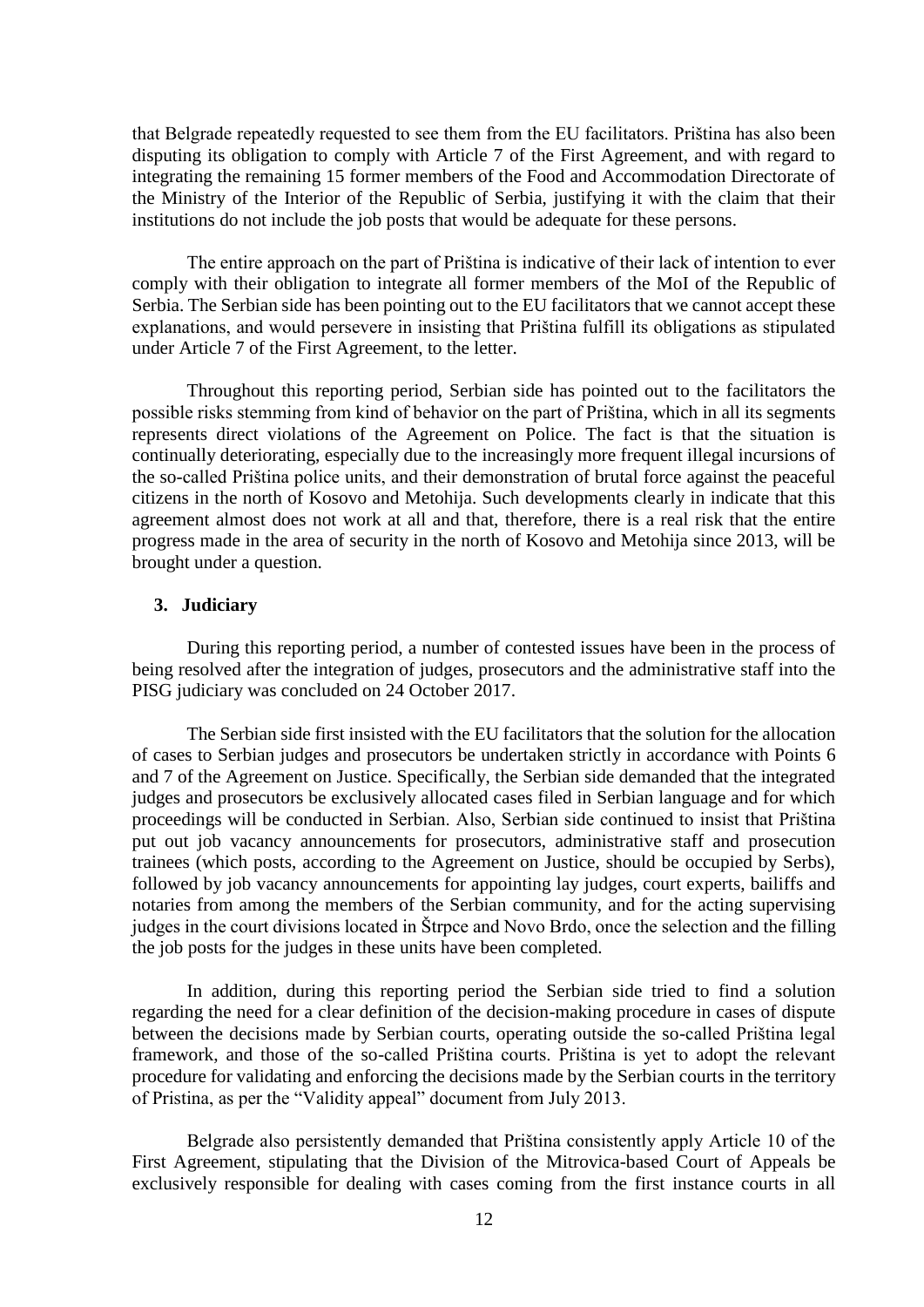Serbian majority municipalities in Kosovo and Metohija. By contrast, Priština tried various "creative interpretations" seeking to restrict the second-instance jurisdiction of the Division of the Court of Appeals in Mitrovica to cases coming only from the first instance courts in the four Serbian majority municipalities in the north of Kosovo and Metohija. To that purpose, the President of the Court of Appeals in Priština set up two panels to handle cases arising from first instance courts in six municipalities with majority Serb population in the south of Kosovo and Metohija. However, as these councils were being established, the exclusive jurisdiction of the Court of Appeals in Mitrovica was not upheld in cases arising from the first instance courts of all municipalities with the majority Serbian population in Kosovo and Metohija, given that judges from the Court of Appeals in Priština also ended up being their members.

Along with all the above-mentioned problems, we emphasize that the whole process of integration in the field of justice could have been jeopardized by Priština insistence on displaying the status symbols of the so-called Republic of Kosovo on the PISG in Pritina courthouses in the north of Kosovo and Metohija. That would have certainly triggered serious security tensions in the area. After Belgrade intervened with the EU facilitators, cautioning of the potential security implications, Priština abandoned this intention.

In the forthcoming period, Belgrade expects that the EU facilitators make use of their authority to influence Priština to work out solutions to all these problems. However, Serbian side will insist that these solutions be implemented fully and to the letter in the manner agreed within the Dialogue in order to ensure that Agreement on Justice is completed in its entirety and an efficient and operational judiciary is established in Kosovo and Metohija.

### **4. Energy**

This reporting period saw numerous activities concerning implementation of the Arrangements regarding Energy of September 8, 2013 (Arrangement) as well as the Conclusions of EU facilitator on implementing the Energy Agreement, from August 25, 2015 (Conclusions of EU facilitators).

On that note, we must recall that the Energy Arrangement provided that the PE Elektromreža Srbije (EMS) support the efforts of the so-called KOSTT in becoming a separate control area and a member of the European Network of Transmission System Operators - Energy (ENTSO-E), while Pristina, on the other hand, undertook the obligation to ensure that the Serbian side would establish two energy companies in the AP Kosovo and Metohija, one to handle electricity trading, and the other, the supply and distribution services.

The Conclusions of the EU facilitator from 25 August 2015, also confirmed this support for the KOSTT plans, as well as the steps to be carried out by Priština in order to ensure incorporation and full operational status of two Serbian energy companies.

The Serbian side fulfilled its share of obligations and brought Priština's operator, the KOSTT one step away from becoming a separate control area and a member of the ENTSO-E. However, further implementation of agreements never took place, because Priština never fulfilled its obligation to establish the two energy companies in the north of Kosovo and Metohija.

In particular, since the achievement of the Arrangements regarding Energy, the representatives of PE Elektroprivreda Srbije (EPS) applied for registering the limited liability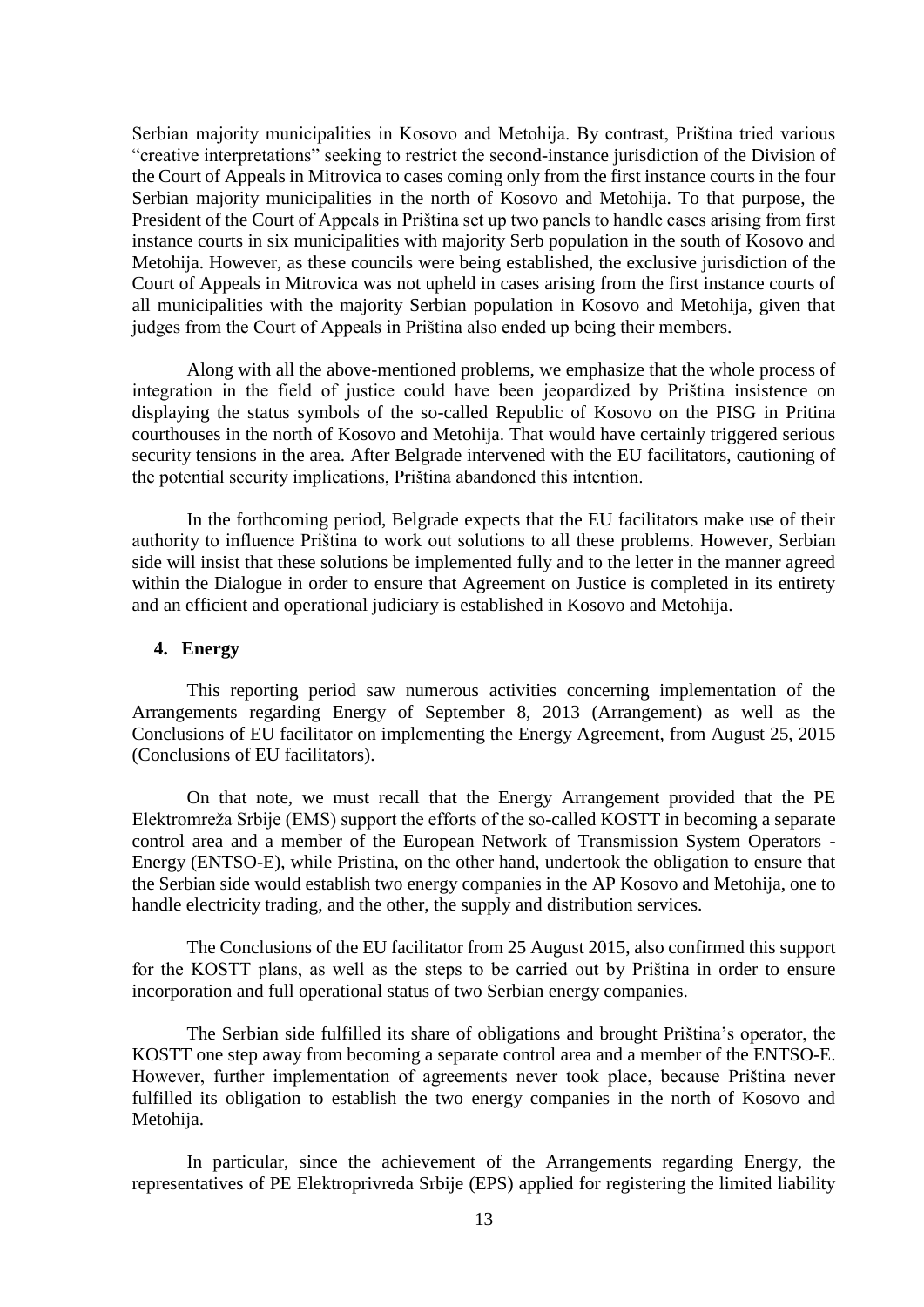companies of "EPS Trgovina d.o.o." and "Elektroseve d.o.o." for four times, but each time Priština refused registration, with the rationale that the founding acts of the companies must make use of certain terminology. However, this terminology would not in compliance with the status neutral form of negotiations. After the EPS representatives on April 26, 2017 applied for registering these companies for the fourth time, on 2 May 2017, the so-called Kosovo Business Registration Agency (KBRA) responded by a circular letter, again citing terminology as a reason for their refusal to register the two energy companies. On 5 June 2017, Serbian side both appealed and filed a complaint against this decision of Priština. Several months later, on November 3, the EPS representatives were notified that the appeal was rejected,<sup>2</sup> while they never received any response to their complaint.

Since these companies were not established even after four attempts, and given that the establishment, licensing and commencement of business operation of Elektrosever is directly linked with the KOSTT becoming a separate control area, subject to Article 16.1.b of the Connection Agreement  $(CA)^3$ , further implementation of the Arrangements regarding Energy was discontinued.

As a result, since June 2016, with the strong support of the European Union and the Energy Community, Priština initiated various activities with the objective of exerting pressure to obtain, for the KOSTT, the status of a separate control area, but without previously fulfilling conditions clearly set out in Article 16.1.b of the Connection Agreement. In other words, their actions were geared towards solving the issue of energy outside the framework of the Dialogue. This was to be procured either by means of initiating the process of amending said CA article, or by ensuring that a new connection agreement be adopted within the ENTSO-E.

To that effect, Priština first tried to link the issue of the status of a separate control area with the issue of commissioning the new Tirana 2-Kosovo B power transmission line (400 kV) built between Kosovo and Metohija, and Albania. However, this attempt proved unsuccessful. As the ENTSO-E Regional Group of Continental Europe (RG CE) concluded in their meeting held on December 5, 2017, there was nothing preventing the aforementioned transmission line from becoming operational, and no link could be made between commissioning the line on one hand, and creating conditions for receiving the status of a control area, on the other, bearing in mind that the transmission line was built in 2016, and that all technical conditions have been met.

As the next step, Priština attempted to obtain the status of a separate control area by causing deliberate electricity deviations and making unauthorized withdrawals of electricity from within the RG CE ENTSO-E system, starting from December 2017. This behavior resulted in multi-million damage and endangered the energy stability of the entire region.

In order to find a solution to this problem, the Republic of Serbia took an active part in numerous activities initiated within the ENTSO-E with the aim of finding an interim technical solution that would provide for both compensating for the damages and preventing the KOSTT from continuing to steal electricity from the RG CE ENTSO-E electricity system.

<u>.</u>

<sup>&</sup>lt;sup>2</sup> The appeals were rejected on the grounds of untimeliness, violation of the so-called Kosovo Companies Act and preclusion from being considered given that the subject matter is regulated under the Arrangements regarding Energy.

<sup>&</sup>lt;sup>3</sup> The Connection Agreement was reached between PE EMS and KOSTT within the ENTSO-E organization. Its Article 16.1.b stipulates that the CA will enter into force once the license for the company Elektrosever has been issued and it has become operational.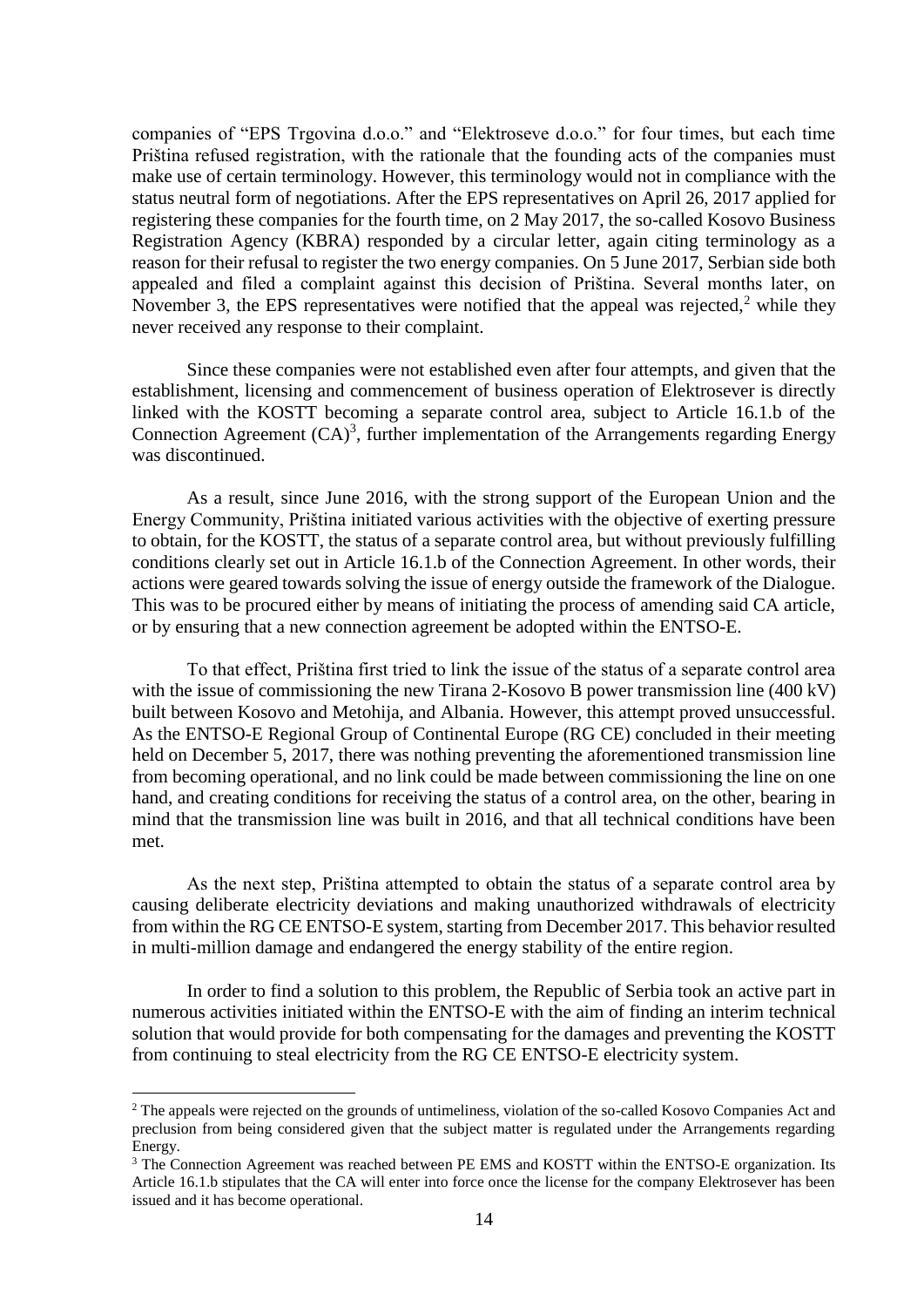By contrast, the KOSTT failed to demonstrate any constructiveness in finding a solution to this problem, and kept rejecting every proactive proposal made by the EMS for reasons that are entirely political. Finally, on October 25, 2018, the ENTSO-E came out with the "Operating principles for resolving deviations in Continental Europe" (Operating Principles) as their proposal to resolve the problem. However, these Operating Principles contained provisions that satisfy the interests of the KOSTT in becoming a separate control area, giving it full technical and functional autonomy, but without prior fulfillment of the obligations set forth in CA, under which Priština is obliged to enable the establishment, licensing and operation of Elektrosever. In addition, some aspects of this solution had direct implications on the political and security situation in Kosovo and Metohija, which the Serbian side repeatedly emphasized.

Owing to the efforts invested by the competent institutions of the Republic of Serbia and the understanding of the representatives of the TSO's operating within the framework of RG CE ENTSO-E, the Operational Principles were not adopted in the voting process organized from November 6 to 9, 2018. Once it became clear that the KOSTT would not become a separate control area in this way, on November 7, 2018, Priština retroactively carried out the registration of Elektrosever. The Serbian party requested an explanation for this behavior, pointing out the lack of legal grounds for retroactively citing April 26, 2017 as the date of the company's establishment on the KBRA website, while the company Registration Certificate states November 7, 2018 as the founding date.

At that point, Serbian side initiated a legal analysis of the said registration decision in order to determine its validity, given the circumstances of registration.

Belgrade expects the European Union to immediately discontinue the practice of relocating negotiations outside the framework of the Dialogue, which is the only format within which agreements can be reached between Belgrade and Pristina. We also expect the EU facilitators to undertake necessary measures to implement all provisions of the Arrangements regarding Energy and the Conclusions of the EU facilitator pertaining to the registration, licensing and operation of two Serbian energy companies, instead of only one; also, to ensure consistent implementation of an Action Plan on the establishment of companies leading to their full operability, as well as to ensure resumption of negotiations on the distribution services in accordance with the Conclusions of EU facilitator.

In the meantime, Serbian side shall continue appealing and trying to talk with Priština to stop stealing electricity from within the RG CE ENTSO-E power system, given that it jeopardized the energy stability of the entire region.

## **5. Telecommunications**

With the establishment of the company "mts d.o.o", to which were awarded licenses for the landline and mobile telephony, along with 30 base station locations, and all assets were transferred, the first phase of negotiations between Belgrade and Priština in the field of telecommunications was concluded.

During this reporting period, in order to establish a functional and successful telecommunication company and increase the quality of providing telecommunication services to users in Kosovo and Metohija, works on telecommunication infrastructure on the ground, as well as on realization of investment projects continued, and a large number of procurements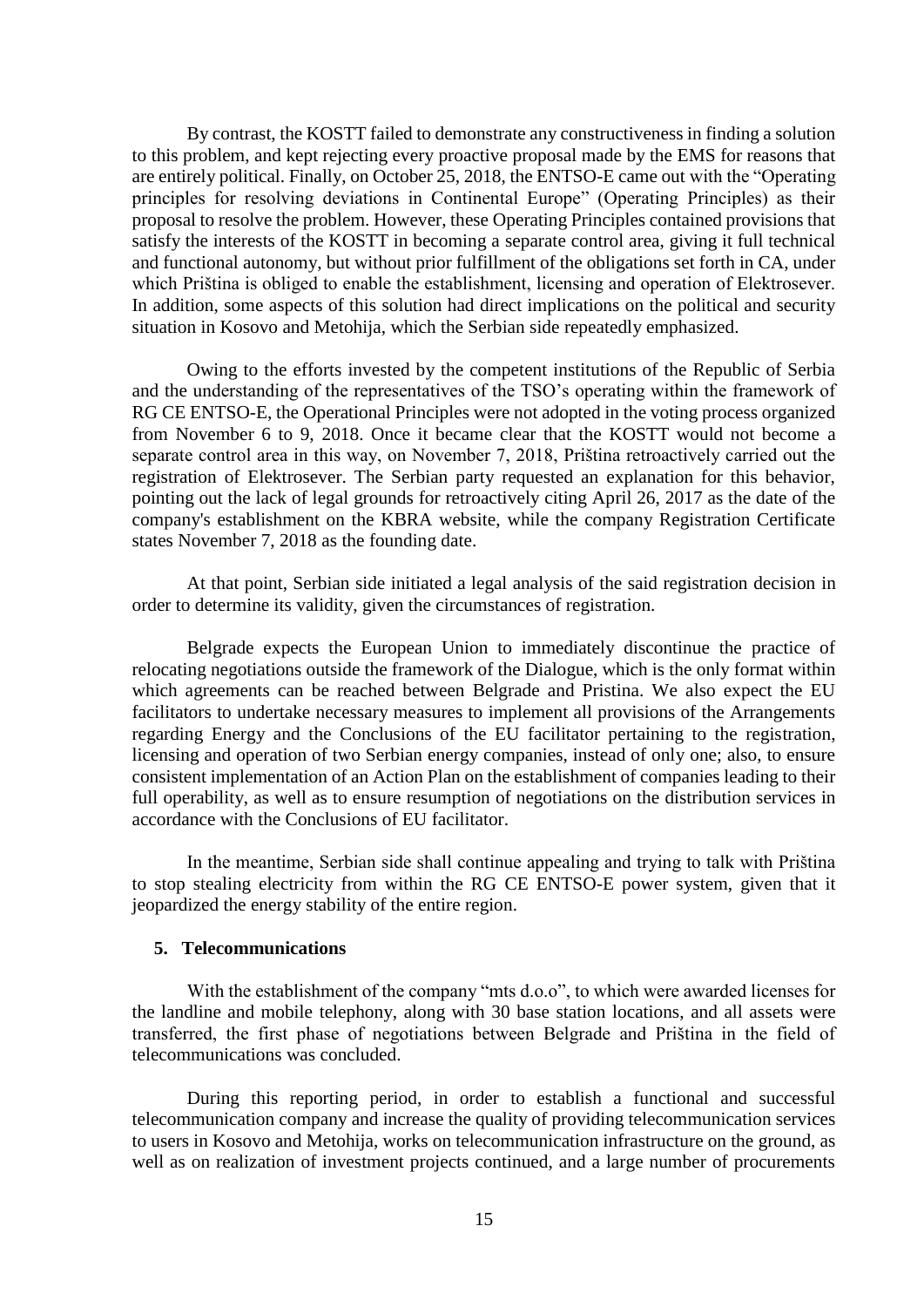were completed, relative to modernizing operation and the establishment of a modern business processes.

During this reporting period, construction permits were granted for the construction of pillars at two new locations (Šilovo and Budriga), where six base stations, with 2G, 3G and 4G ranges, will be put into operation, in order to enhance the quality of the mobile telecommunication network.

The biggest hurdle in implementing the Arrangements regarding Telecommunications during this reporting period occurred due to Pristina's pressure to have their telecoms operator, "Vala", exclusively provide the mobile and land line telephony and Internet services, to the Basic Court in Kosovska Mitrovica and the divisions of that court in Leposavić and Zubin Potok, i.e. to all employees in judicial institutions of this court.

These Priština demands received support of the EU facilitator, who invoked Pristina's decision whereby Vala is the only operator allowed to provide mobile and land line telephony and the Internet services to the so-called state institutions in the territory of Kosovo and Metohija. Claiming that such a solution would not constitute a deviation from the Arrangements regarding Telecommunications, the EU mediator suggested that the problem be resolved using the model by which these services are provided to the police stations in the north of Kosovo and Metohija. The Serbian side rejected the proposal since this solution was older than the Arrangements regarding Telecommunications, and maintained that the "mts d.o.o." should provide these services to the judicial institutions in the north of Kosovo and Metohija.

It is expected that this issue be resolved in the upcoming period, along with the issues involved in implementing the second phase of the negotiations in the field of telecommunications, those related to the harmonization of the spectrum for mobile telephony and television signal and normalization of the flow of postal services.

## **6. European integrations**

1

During the reporting period, Belgrade demonstrated high degree of commitment to continuing the process of normalization of relations with Pristina, and of readiness to comply with the criteria provided in Chapter 35, despite the incessant triggering of the crisis situations on the part of Pristina. By contrast, Priština continued the practice of non-compliance with the provisions of the agreements reached within the Dialogue.

The commitment of the Republic of Serbia to European integration, and above all, to regional cooperation and the Dialogue with Pristina, has been recognized by the European Union, which resulted in the opening of four new chapters at the Eighth and Ninth Intergovernmental Conferences, respectively held on June 25 in Luxembourg, and on December 10, 2018 in Brussels. On those occasions, the following negotiation chapters were opened: Chapter 13 - Fisheries, Chapter 33 - Financial and Budgetary Questions, Chapter 17 - Economic and Monetary Union, and Chapter 18 - Statistics. So far, the Republic of Serbia has opened a total of 14 chapters.<sup>4</sup>

<sup>4</sup> Chapters currently opened are: Chapter 5 Public Procurement, Chapter 6 Company Law, Chapter 7 Intellectual Property Law, Chapter 13 Fisheries, Chapter 17 Economic and Monetary Union, Chapter 18 Statistics, Chapter 20 Enterprise and Industrial Policy, Chapter 23 Judiciary and Fundamental Rights, Chapter 24 Justice, freedom and security, Chapter 29 Customs Union, Chapter 30 Economic relations with foreign countries, Chapter 32 Financial control, Chapter 33 Financial and budgetary issues, Chapter 35 Other issues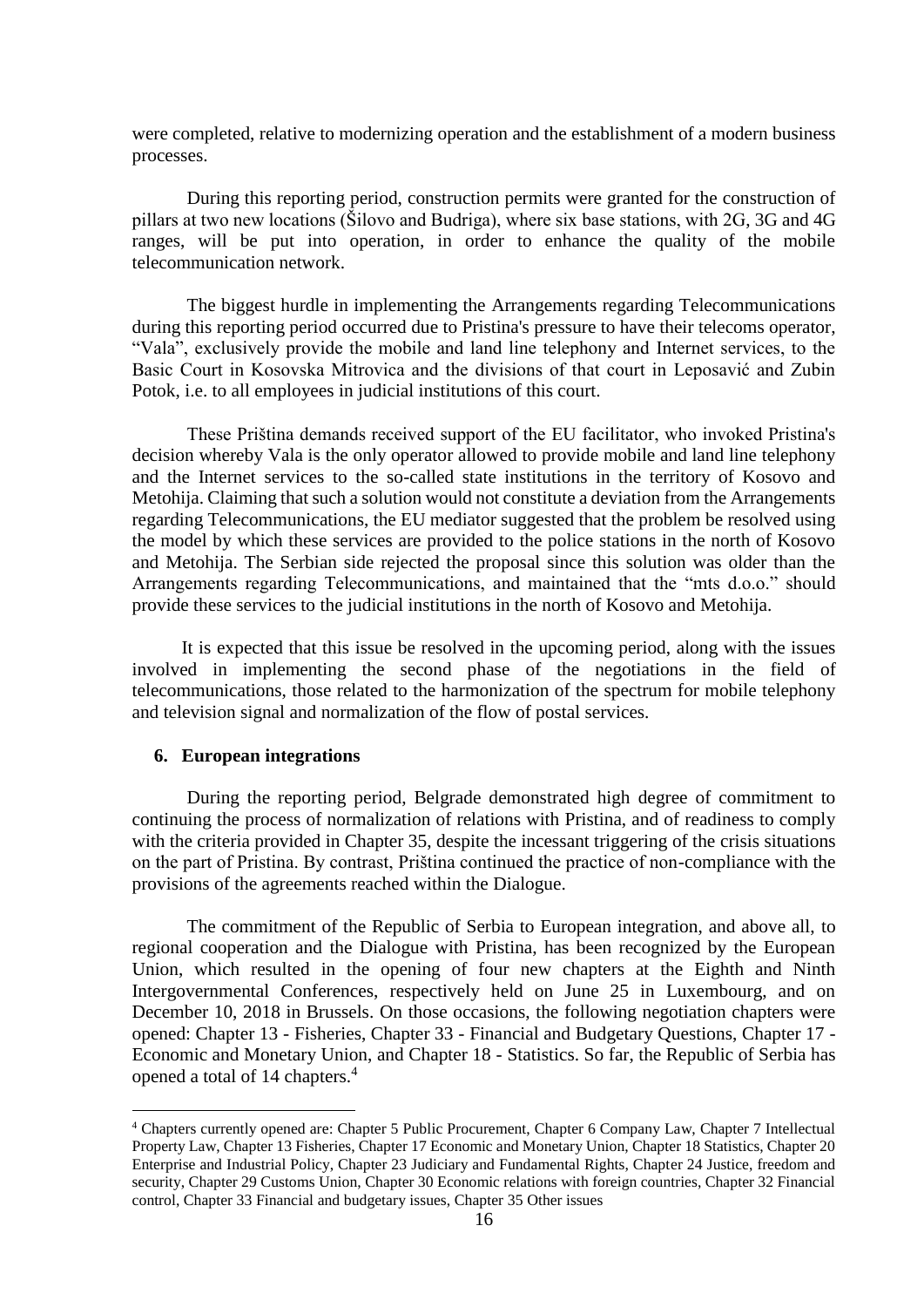Also during this reporting period, the Republic of Serbia presented to the European Commission Negotiating Positions for the four Chapters. These are: 1) Chapter 2 - Free movement of workers, 2) Chapter 4 - Free movement of capital, 3) Chapter 14 - Transport policy and 4) Chapter 21 - Trans-European networks. The opening of new chapters in the negotiation process of the Republic of Serbia with the EU can also be expected in the coming period.

Belgrade will continue to pursue a policy of meeting the benchmarks contained in negotiating chapters and the EU standards. Also, Belgrade remains committed to the continuation of the Belgrade Dialogue in Priština and the implementation of the agreements reached.

#### **D) Obligations stemming from the technical agreements**

## **1. Cadaster**

1

This reporting period saw no progress whatsoever in the implementation of the Agreement on Cadaster reached in 2011.<sup>5</sup>

The main reason is that Priština and the EU have persisted in their positions that all bodies provided for by the Agreement, except for the Tripartite Implementation Group, should operate within the so-called Kosovo legal system, and also on implementing the Agreement on Cadaster by way of the so-called Law on Kosovo Property Comparison and Verification Agency.<sup>6</sup> The representatives of Belgrade find such positions of Priština and the EU completely unacceptable. Such positions of Priština and the EU are in direct contradiction with the letter and the spirit of the Agreement, and would lead to entrusting the decision-making on the property rights of the citizens of the Republic of Serbia and the Serbian Orthodox Church to bodies not envisaged by the Agreement and which do not include any representatives of the Serbs. Any application of this solution would enable legalizing usurpation of the private property owned by the Serbs and the Serbian Orthodox Church in Kosovo and Metohija, which is why the Republic of Serbia will not allow this.

Our party holds firmly its position that Priština must first annul all acts and decisions resulting from the so-called Law on the Kosovo Agency for the Comparison and Verification of Property, as well as all legal actions and consequences that resulted from its implementation. Only then could the Agreement be implemented, but only strictly in the manner agreed.

To that effect, we emphasize that the Serbian side would not be handing over the scanned cadastral records to the EU Special Representative in Priština7, until all three parties have reached an agreement.

<sup>&</sup>lt;sup>5</sup> The last meeting on the implementation of the Agreement on Cadaster was held on October 20, 2016 in Brussels. At the meeting held on May 26, 2016, Belgrade presented detailed proposals regarding methodology and modes of operation, establishment and functioning, as well as the structure and seat of all bodies provided for by the Agreement.

<sup>&</sup>lt;sup>6</sup> The said Law was adopted by Priština in June 2016, in violation of all procedures and despite the opposition put up by Belgrade and the Serbian List. The Serbian List even filed a request before the so-called Kosovo Constitutional Court for reviewing the constitutionality of the procedure whereby this law has been enacted, but the said Court rejected it.

 $7$  Under the Agreement, the Republic of Serbia should hand over digitized cadastral records removed from Kosovo and Metohija in 1999 to the EU Special Representative in Kosovo and Metohija. The Republic of Serbia completed the digitization of the cadastral records back in March 2016.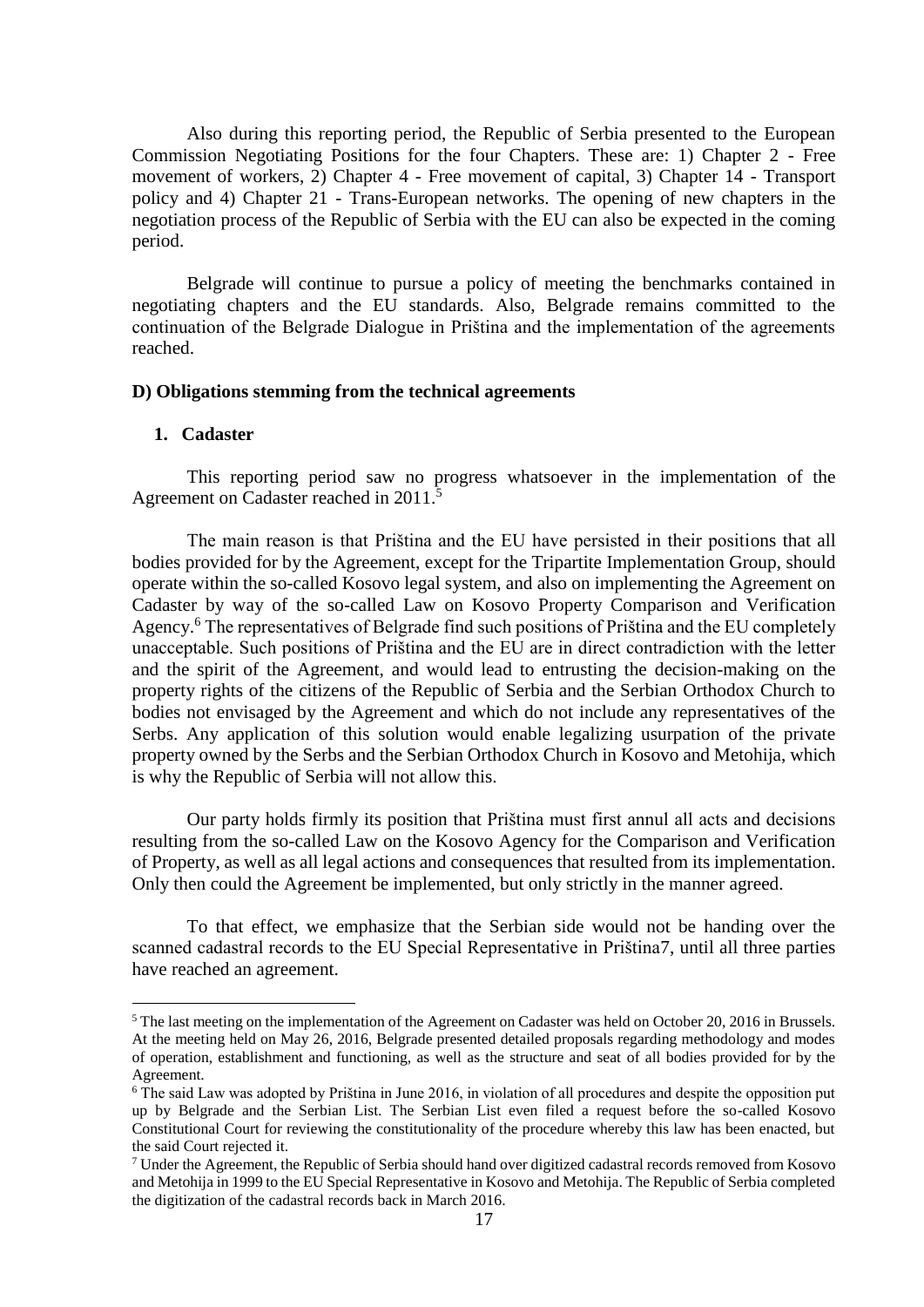In spite of the long-standing stalemate, we expect that talks will continue in the coming period with the aim of finding a mutually acceptable solution, equally necessary in terms of both essential and symbolic importance of this issue.

## **2. Civil registry books**

The problems pertaining to the implementation of the Agreement on Registry Books still persist. More specifically, Priština still refuses to hand over civil registry books (or their copies) with the information on the inhabitants from northern part of Mitrovica to the competent services, thereby preventing them from obtaining their personal documents at the competent civil registry in the northern part of Mitrovica.<sup>8</sup>

Belgrade has repeatedly pointed out to the EU facilitators that the successful implementation of the Agreement does not mean that only the Serbian side demonstrates the good will to fulfill the obligations arising from it, but it is necessary that Priština does so as well. In that sense, it is necessary for the EU to find an appropriate solution to this problem, or to exert pressure on the Priština side to fulfill its obligations under the Agreement, thus enabling citizens from the northern part of Kosovska Mitrovica to exercise their rights in the competent home services.

## **3. Customs stamp**

1

The Agreement on Customs Stamp has been fully implemented. Solutions specified under this Agreement are used in all documents related to the movement of goods (veterinary certificates, phytosanitary certificates, etc.).

On the other hand, Priština has repeatedly and openly violated Article 1 of this Agreement stipulating that the parties will ensure the free movement of goods in accordance with the CEFTA agreement, as well as Article 23 of the CEFTA Agreement. Namely, on 13 July 2018 Priština issued a decision to impose temporary protective measures by introducing a 30% increase of the import duties for fruits and vegetables. These measures became effective at the so-called Kosovo Customs on July 18, 2018, and pertained to all countries wishing to export any of the 21 products (fruits and vegetables) to Kosovo and Metohija.<sup>9</sup> The rationale provided for adopting these measures is the damage that may be caused to producers of fruits and vegetables in Kosovo and Metohija, i.e. deterioration of their economic position.

Although this measure was lifted on July 31, already on 6 November, Priština again resorted to new measures, this time through a 10% increase of customs duties. These unlawful actions on the part of Priština then culminated on November 21, by an introduction of the blockade of imports on all products coming to Kosovo and Metohija from central Serbia, in the form a 100% customs import duty on these products. At the same time, it was requested from the manufacturers that the invoices accompanying the goods entering Kosovo and Metohija, in, use the "Republic of Kosovo" instead of the status-neutral "Kosovo" the part specifying the location of the recipient/sender company.

<sup>8</sup> Citizens from northern part of Mitrovica were sent to the southern part of Mitrovica to obtain their civil registry certificates.

<sup>9</sup> These are potatoes, tomatoes, pepper, cucumber, watermelon, melon, cabbage, salad, spinach, onion, carrots, beans, apple, pear, plum, cherry, strawberry, blackberry, blueberry and corn.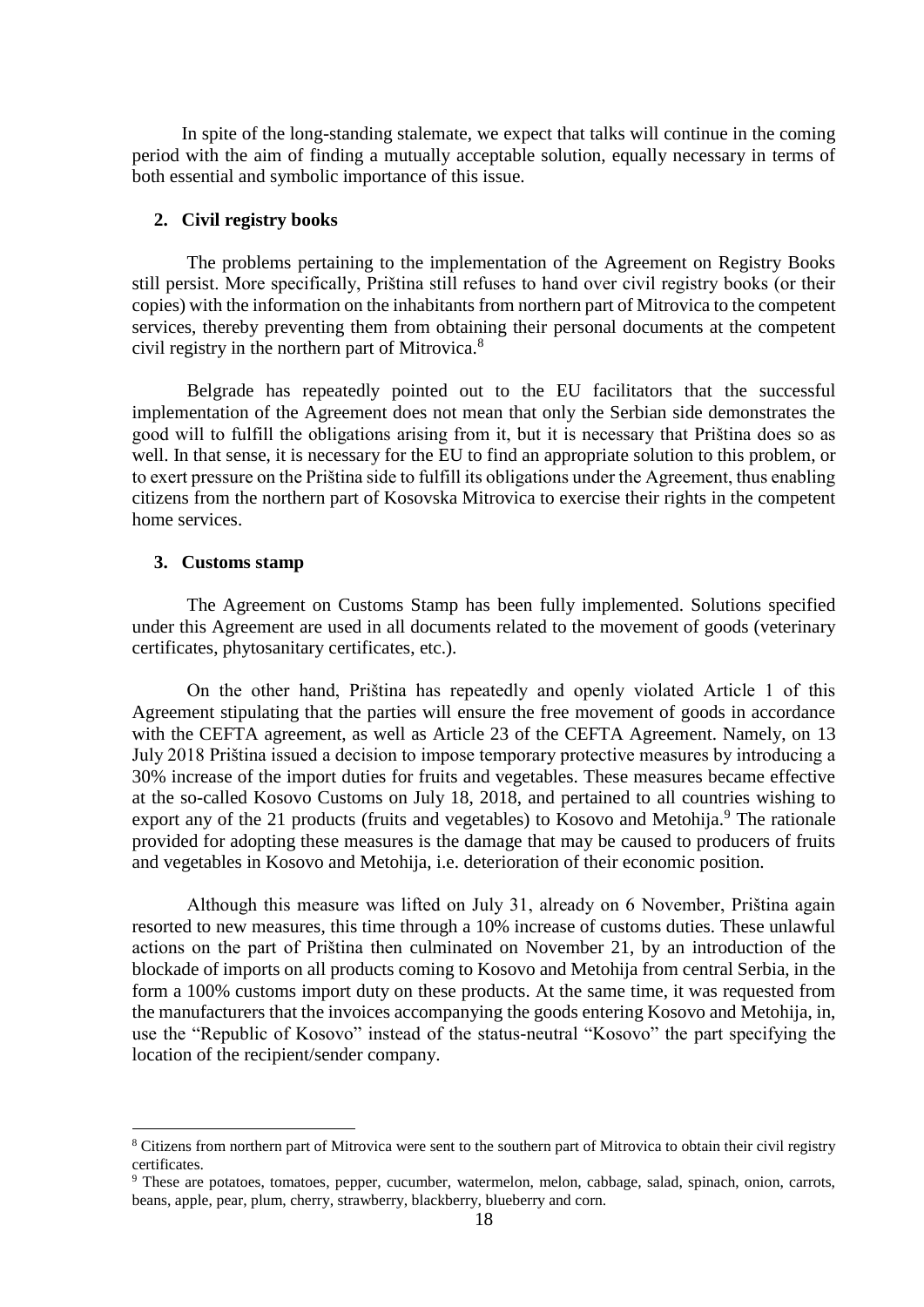By resorting to these measures, the Priština side completely prevented the entry of products from Central Serbia to the territory of Kosovo and Metohija, leaving the Serb population in the north of Province in a very difficult situation. Therefore, representatives of Belgrade repeatedly requested with the EU facilitators to urge Priština to comply with their obligations and abolish these economic blockades. Belgrade will continue with these requests until the complete withdrawal of these measures.

#### **4. University diplomas**

The implementation of the 2016 Agreement on Mutual Recognition of Diplomas (the Agreement), as well as the arrangements reached with respect to the 2016 Conclusions and Operational Conclusions, is still locked in a stalemate, due to Priština's refusal to recognize the diplomas issued by the accredited universities of the Republic of Serbia and refuses to accept the list of accredited universities that work within the educational system of Serbia.<sup>10</sup>

During the reporting period, these problems were discussed with EU facilitators at a meeting held on May 14, 2018 in Belgrade. On this occasion, the Serbian side pointed out that after as many as seven years since reaching the Agreement, Priština did not recognize any diplomas issued by the universities accredited within the system of the Republic of Serbia. In this connection, Belgrade emphasized that it does not intend to forsake the requirement that Priština recognize all the diplomas of accredited universities in accordance with the Agreement. The EU facilitators stressed that it was necessary for the Priština side to fulfill its part of its obligations, but that Belgrade should fulfill its commitments, regardless of the progress made by Pristina, given the EU requirements involved in Serbia's accession process.<sup>11</sup>

As for recognizing pre-university education diplomas, as agreed under the Operational Conclusions, this process has not yet been initiated by the EU due to the lack of funds.

In the upcoming period, the Serbian side expects the EU facilitators to exert pressure on Priština to unblock the implementation of all the agreements reached on this issue, that is, to recognize the degrees of all Universities accredited in the education system of the Republic of Serbia.

## **5. Freedom of movement**

1

The freedom of movement regime continues to apply to six common crossing points and border crossings, as follows: Batrovci-Bajakovo (to the Republic of Croatia), Šid-Tovarnik (to the Republic of Croatia), Horgoš-Reske (to Hungary), Kelebija-Tompa (to Hungary) Gradina-Kalotina (to the Republic of Bulgaria), Presevo-Tabanovce (to the Republic of Macedonia), Nikola Tesla Airport in Belgrade and Konstantin Veliki Airport in Nis.

Upon reaching the Agreement on Finalizing Implementation of the Freedom of Movement Agreement made in Brussels on 14 September 2016, Belgrade fulfilled its part of

<sup>&</sup>lt;sup>10</sup> Under the Conclusions on Mutual Recognition of Diplomas based on the original 2011 Agreement, the parties agreed to exchange their list of accredited universities. The exchange of the list was confirmed by the Operational Conclusions of the Task Force on Diplomas. The exchange of the list of accredited universities has been conducted in order for each party to have a list of universities of the other party from which the diplomas for recognition are received. In this connection, we say that Priština refuses to recognize the diplomas of all universities in Serbia, as well as the University of Priština with temporary headquarters in Kosovska Mitrovica.

<sup>&</sup>lt;sup>11</sup> The application of the Diploma Agreement is indicated as one of the transitional criteria in the Chapter 35 in the process of Serbia's accession to full EU membership.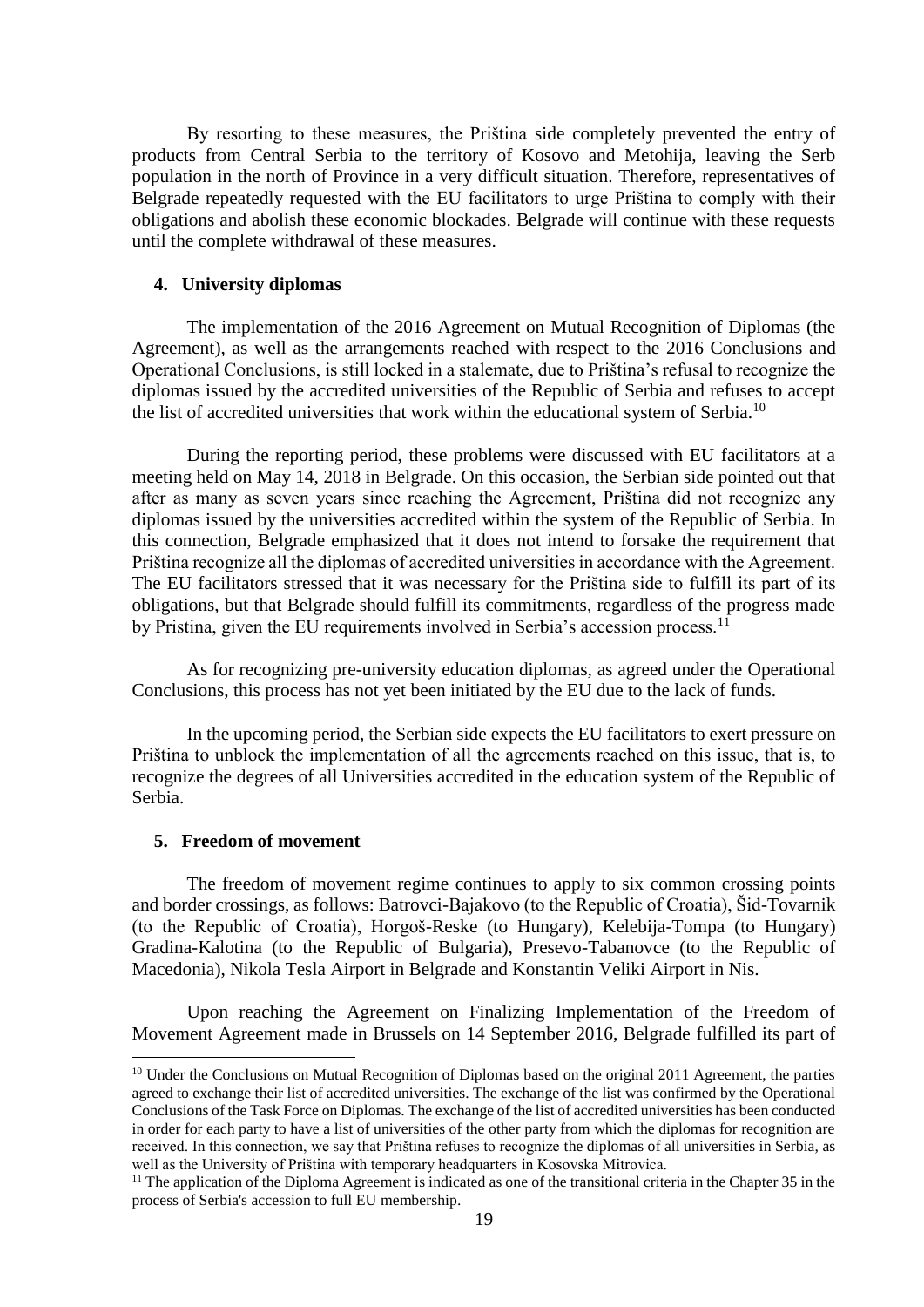its obligations by mid-November 2016, but the implementation of the solutions reached was postponed at Priština's request and owing to its unwillingness to comply with its commitments within the agreed deadlines.

Re-registration of vehicles to the license plates issued by the PISG in Priština is yet to be initiated, since its start date was not agreed within the framework of the Brussels Dialogue, despite the fact that the Administrative Instruction on registration of vehicles with KS tables was adopted in March 201, nor have the side reached any agreement regarding the adopted Administrative Instruction. The main objection by the Serbian side is that the Administrative Instruction contains provisions that create unfavorable conditions for those owners of vehicles who might choose to perform the re-registration.

Given that the re-registration has still not started, the police directorates of the Ministry of the Interior of the Republic of Serbia, temporarily dislocated to Central Serbia from Kosovo and Metohija, continue to issue license plates to inhabitants from the territory of Kosovo and Metohija.

In addition to the above, during this reporting period Priština continued to apply unilateral measures that seriously jeopardize the implementation of the Freedom of Movement Agreement. Priština continues to implement measures that have been in place since April 2017 concerning the prohibition of the use of ID cards issued by the dislocated police directorates from AP Kosovo and Metohija, as well as prohibited crossing of the border crossings to Macedonia and Montenegro for persons holding passports issued by Coordination Directorate of the MUP of the Republic of Serbia. Priština has been engaged in these measures despite the fact that neither the Freedom of Movement Agreement nor any other document limit the right of the displaced police directorates of the Republic of Serbia to issue ID cards to persons. In addition, use and validity of passports issued by the Coordination Body is not an issue defined by the Freedom of Movement Agreement, nor did the parties discuss the issue at all in the Dialogue.

Also continued is the implementation of the measure which started in late August 2017, when Priština, using their Liaison Officer, requesting from our party that the lists of internally displaced persons and pilgrims travelling to the AP Kosovo and Metohija should, from that point on, include additional information (father's name and the date of birth of every individual) when announcing their visits, which has not been envisaged by any of the agreements.

In addition, Priština insists that those who do not fall under the Agreement on Official Visits, should hold a travel order when crossing the administrative line, which also represents a violation of the said agreement. Representatives of the Priština institutions exercise special control measures at the CCP's related to the officials of Belgrade institutions, as well as to other persons coming from central Serbia.

Serbian side repeatedly pointed out to the EU facilitators that the implementation of these measures constituted the violations of the Freedom of Movement Agreement and that such a unilateral approach to the issues significant for both parties, points to an unacceptable attitude towards the arrangements reached.

When it comes to the abuse of the right to freedom of movement, we emphasize that during this reporting period, a total of 150 persons with the place of residence in AP Kosovo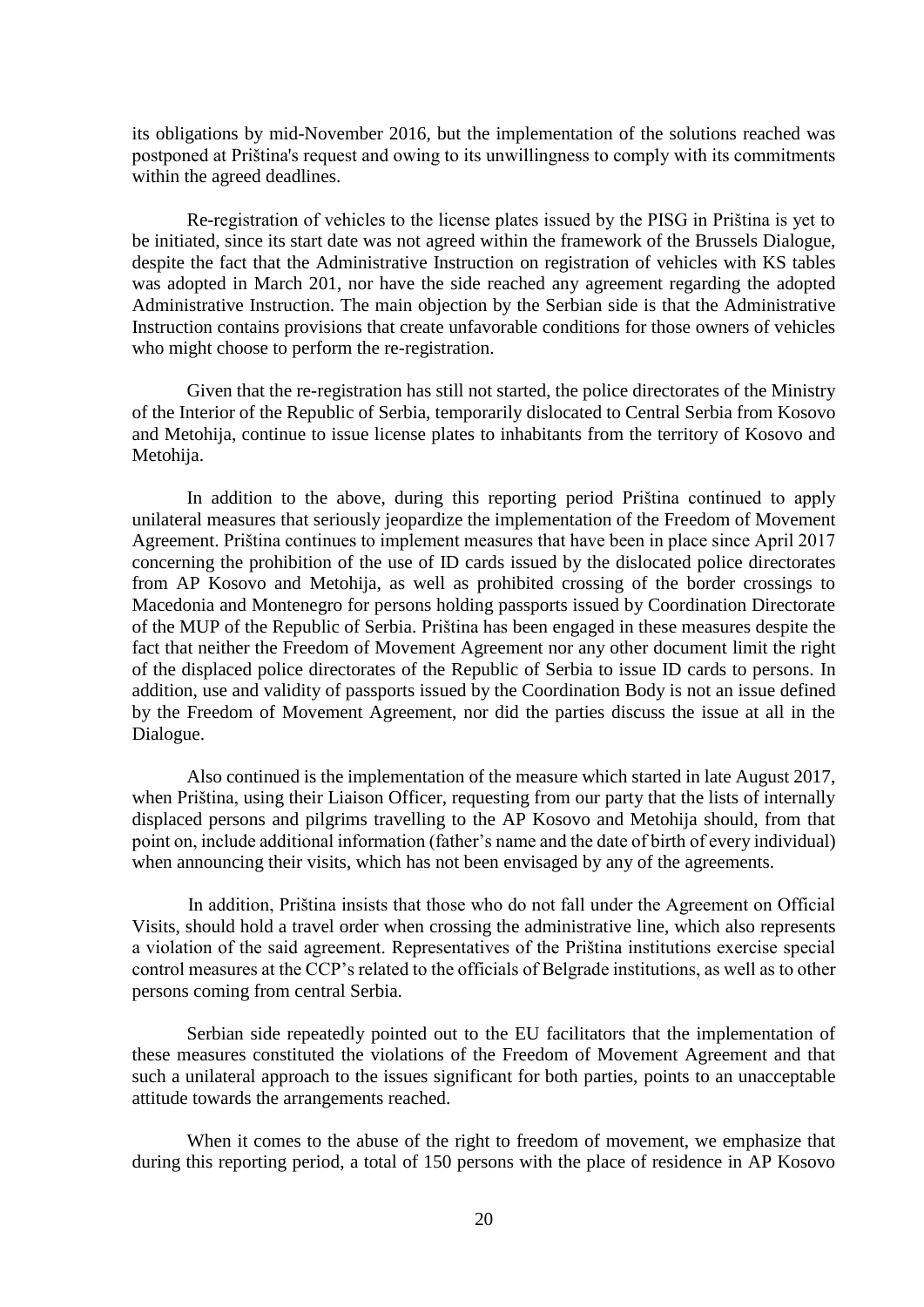and Metohija were prevented from illegally crossing the state border.<sup>12</sup> There was also a criminal complaint filed for the perpetrated criminal offense of the "unauthorized crossing of the state border and the smuggling of persons", as per Article 350 of the Criminal Code of the Republic of Serbia.

It is expected that all these problems stemming from the unilateral actions taken by Priština would be resolved in the forthcoming period, in order to apply the Freedom of movement Agreement consistently.

### **6. Regional representation**

1

During the reporting period, Belgrade remained firmly committed to further the progress in all forms of cooperation in the Western Balkans. To this end, the Republic of Serbia, as a responsible party in the process of Dialogue, continued to fully observe the provisions of the Agreement on Regional Representation and Cooperation, concluded on February 24, 2012.

In this regard, representatives of Belgrade and Priština have participated in meetings of numerous regional initiatives and organisations, such as: the Regional Cooperation Council (RCC), the Western Balkans Fund, the South-East Europe Cooperation Process (SEECP), the Energy Community, the Migration, Asylum, and Refugees Regional Initiative (MARRI), and the Regional Youth Cooperation Office (RYCO). In addition, during the reporting period representatives of Belgrade and Priština participated together in the format of "Western Balkan Six Initiative" and in regional processes "Brdo – Brioni" and "Berlin Process".

During the reporting period, Belgrade's constructive approach facilitated participation of representatives of Priština in the managing bodies of various organizations and initiatives, pursuant to the Agreement. Accordingly, Priština is going to chair the SEECP for 2019-2020, the Western Balkans Fund, and the Regional Youth Cooperation Office.

On the other hand, even though Kosovo\* has assumed the chairing of *CEFTA* including the duty to cooperate constructively with all signatories thereto, Priština took to introduce 100% customs duties on products coming from Central Serbia and Bosnia and Herzegovina, which is in stark contravention of the Agreement and the Chair's duties. In addition to increasing the customs duties, Kosovo\* also requires the manufacturers to insert the wording "the Republic of Kosovo" into invoices accompanying the goods entering Kosovo and Metohija, in part designating the location of company recipient/sender of the goods, instead of using the statusneutral designation of "Kosovo". Such conduct is unacceptable vis-à-vis two signatory parties because it goes contrary to the principles of good regional cooperation - which is pivotal for the EU accession process and contrary to the principle of free trade - which is the purpose of this Agreement. This is particularly so when knowing that it is not Kosovo\* but rather UNMIK on behalf of the PISG in Priština who is a signatory of this Agreement; therefore, Priština's conduct is devoid of legal grounds, and, on top of this, it creates a problem for UNMIK as true signatory of this document.

 $12$  Using other people's travel documents in the section of the state border between Hungary and the Republic of Croatia, as well as at the exit from the Republic of Serbia, whereby, most often are abused the travel documents of the Republic of Serbia and Hungary; by means of falsification of travel documents; illegal crossing of the state border on the green line and by avoidance of the border control.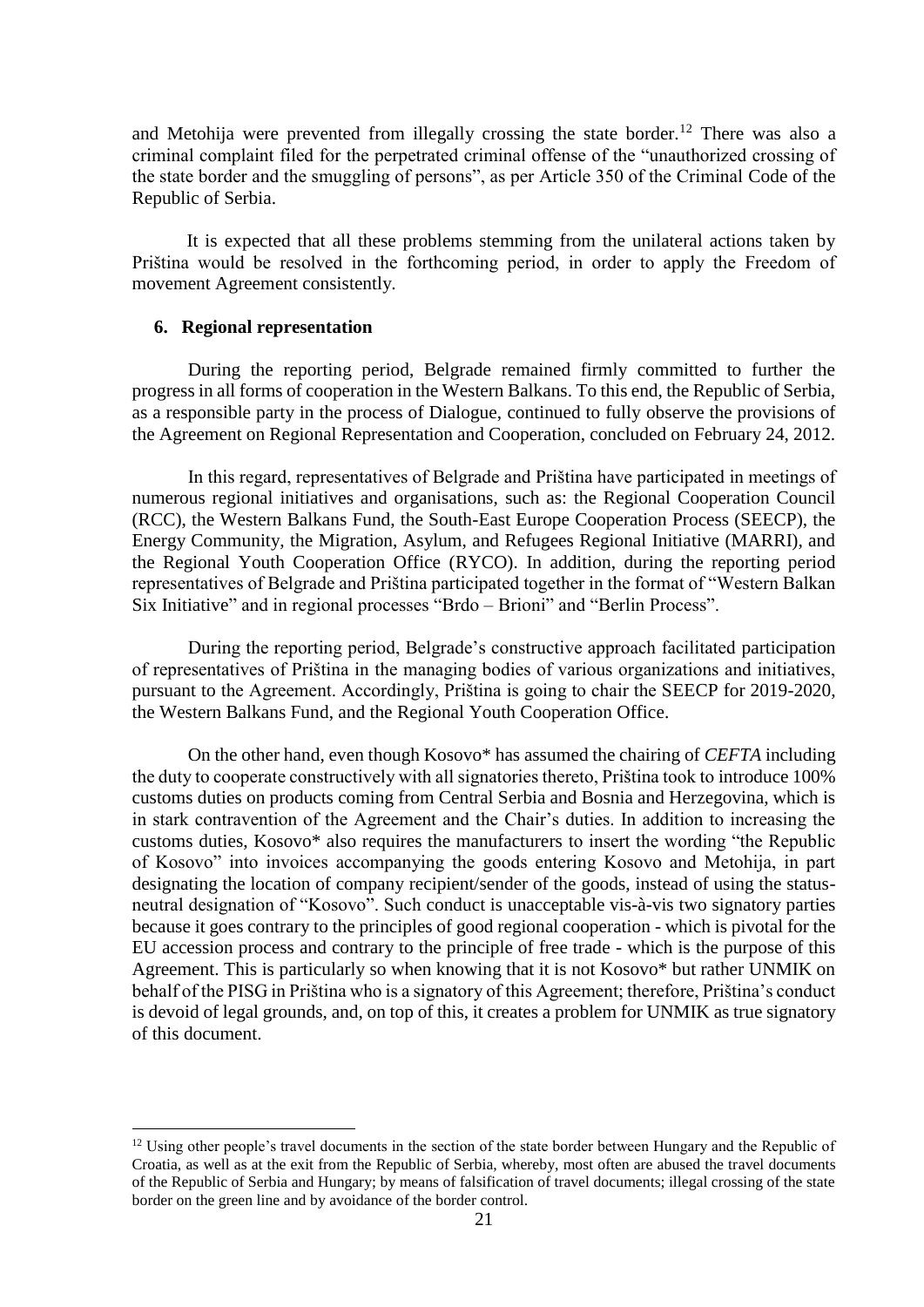In the coming period, as well, Belgrade will remain committed to the implementation of the Agreement on Regional Representation and Cooperation and to participating in the processes contributing to the stability of the region.

## **7. Integrated Boundary Management (IBM)**

The Republic of Serbia fully observes the agreed Conclusions on the IBM and the Technical Protocol on the IBM Implementation.

The functioning of all six common crossing points (CCPs) along the administrative line is successful, and Belgrade is undertaking all necessary measures to enable functioning of all crossing points and to increase the efficiency of the associated services.

After two IBM Implementation Group meetings were held on February 26 and March 12, where conclusions were reached to be implemented on the ground, progress was not made due to non-compliance with the provisions foreseen by the First Agreement by Pristina. The meetings at the central, regional and local levels, as well as meetings of the IBM Implementation Group in Brussels, were discontinued. However, it continued with solving all the technical problems necessary for the work of all employees at the crossings, which are under the jurisdiction of the Republic of Serbia. Among important information regarding the functioning of the CCP's we select the following:

- The harmonized veterinary certificates are functioning smoothly. Two groups of certificates were approved during this reporting period: the certificates for breeding goats and sheep, on July 18, 2018 and the certificates for the shipping of live fish, fish young and fish roe on August 27, 2018. There is still no progress on harmonizing the Milk and Dairy Products Certificate and Certificate on Meat (the meat of goat and sheep, pig and poultry, which remained unharmonized due to outbreak of lumpy skin disease in the region in 2016) and Meat Products, as well as the Certificate for Breeding Cattle (which remained unharmonized along with Certificates for Livestock due to the outbreak of the "blue tongue" in the region);
- The harmonized phytosanitary certificate are successfully applied at all common crossing points with commercial traffic. Still functioning is the phytosanitary inspection present at the CCP Končulj on Mondays and Saturdays from 6:00 to 9:00 am, in addition to Tuesday and Thursday. Still pending is resolution to problems of banning the import of grapevine planting material from central Serbia and the registration and distribution of plant protection products made in central Serbia and distributed to the territory of Kosovo and Metohija;
- The SEED technical group, facilitated by the EULEX is operating smoothly.
- Works on the establishment of new and reconstruction of the existing crossing points falling under the jurisdiction of Belgrade, have been suspended until Priština has fulfilled the provisions foreseen by the First Agreement.

During this reporting period, the Priština side has repeatedly violated the Customs Agreement, the Customs Stamp Agreement, the Nordic Fund Agreement, as well as regional CEFTA agreements and the Regional Economic Area Action Plan, as discussed in the previous chapters.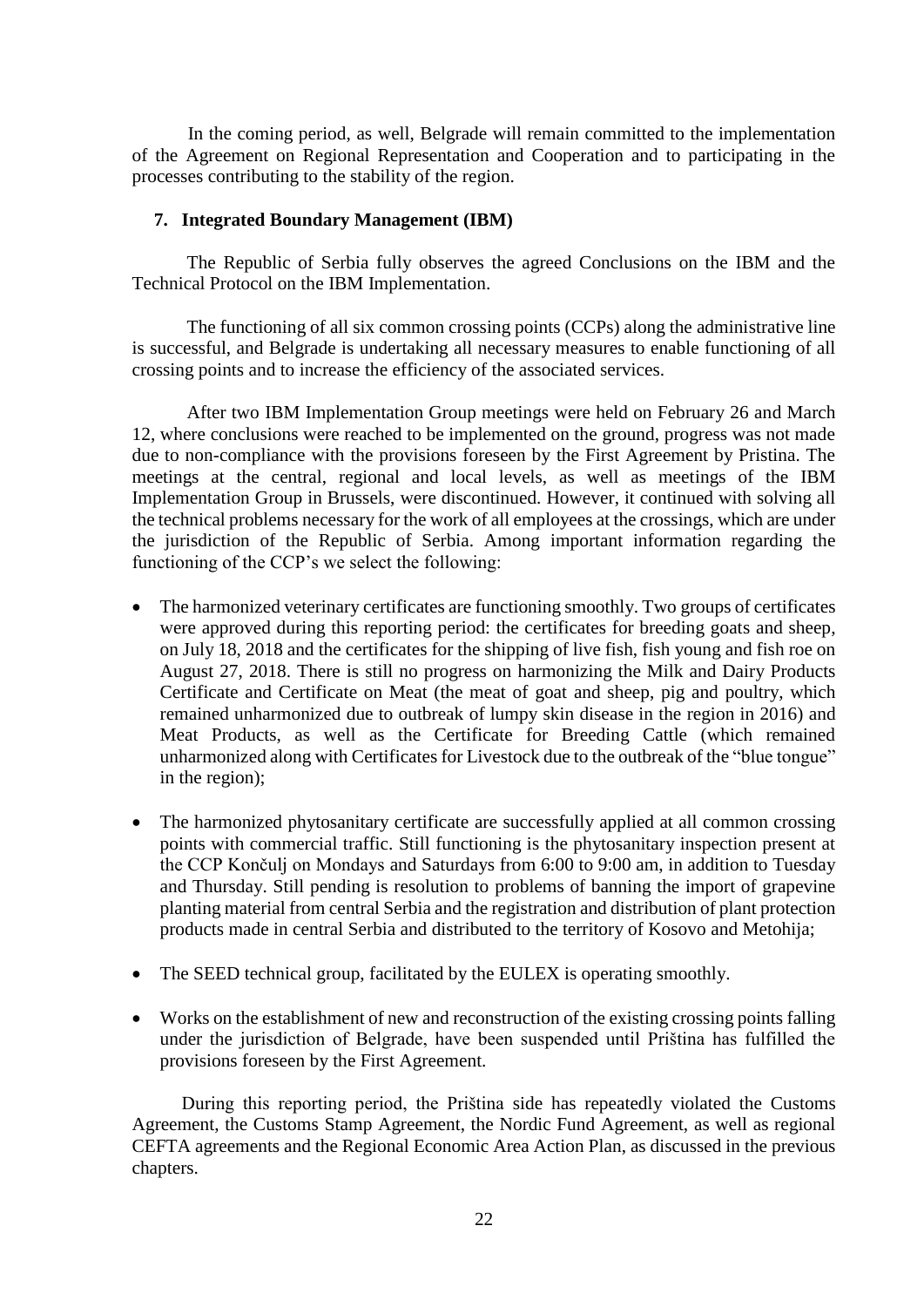## **8. Official visits and Liaison Officers**

During this reporting period Priština continued to frustrate full implementation of the Agreement on Official Visits by preventing visits of Belgrade officials to Kosovo and Metohija although announced in compliance with the provisions of this Agreement.

In the same regards, Priština has not yet suspended its decision on banning the entry of Ministers of the Police and of the Defense of the Government of Serbia. Consequently, on 28 June 2018 they once again turned down Minister of Defense of the Government of Serbia Aleksandar Vulin to visit Kosovo and Metohija. Two months later, on 5 September 2018, they refused a visit of Director of the Office for Kosovo and Metohija, Marko Đurić. Both visits were announced duly and in compliance with the provisions of this Agreement.

Priština also prevented President of Serbia Aleksandar Vučić, during his visit to Kosovo and Metohija on 8-9 September 2018, to visit all sites listed in the previously approved itinerary. The Priština side offered no explanation for such conduct, save for a high official's statement to the media claiming that at certain locations the conditions were not sufficiently safe for a visit by President Vučić.

We especially underline that, following the introduction of 100% customs duties to the imports from Central Serbia to Kosovo and Metohija, Priština flatly refused to guarantee the safety to Belgrade's Liaison Officer within the EU Mission in Priština. Namely, Mr. Dejan Pavićević was denied police escorts in the course of his regular activities of visiting Serbian enclaves south of the Ibar River, which amounts to a blatant violation of the provisions of the Arrangement on Liaison Officers and, thus, substantially impedes day-to-day activities of the Liaison Officer in Kosovo and Metohija.

We also stress the notices of "to-be-arrested lists" of highest ranking Belgrade officials should they attempt to cross the administrative line, made for the Priština-based media by Priština's highest officials and repeated on multiple occasions. In reference to this, Belgrade officials have openly informed the EU facilitators that, if such announcements materialize, Priština would blatantly violate the Agreement and render the entire Dialogue process meaningless.

Notwithstanding the above, over the previous period 16 visits of Belgrade officials were successfully conducted in line with the provisions of the Agreement, as well as 19 visits that do not fall under the regime of the Agreement on Official Visits but still require coordination by the Liaison Officer<sup>13</sup>.

## **E) Other topics**

1

## **1. Collection of Customs Duties**

The Republic of Serbia fulfills the assumed obligations and collects all duties in accordance with the Customs Agreement.

However, over the previous period, the Priština side has repeatedly violated Article 1 of this Agreement providing that all goods irrespective of type, quantity and value will be entering

 $<sup>13</sup>$  These 19 visits were organized by religious societies, by associations of internally displaced persons, journalists,</sup> etc.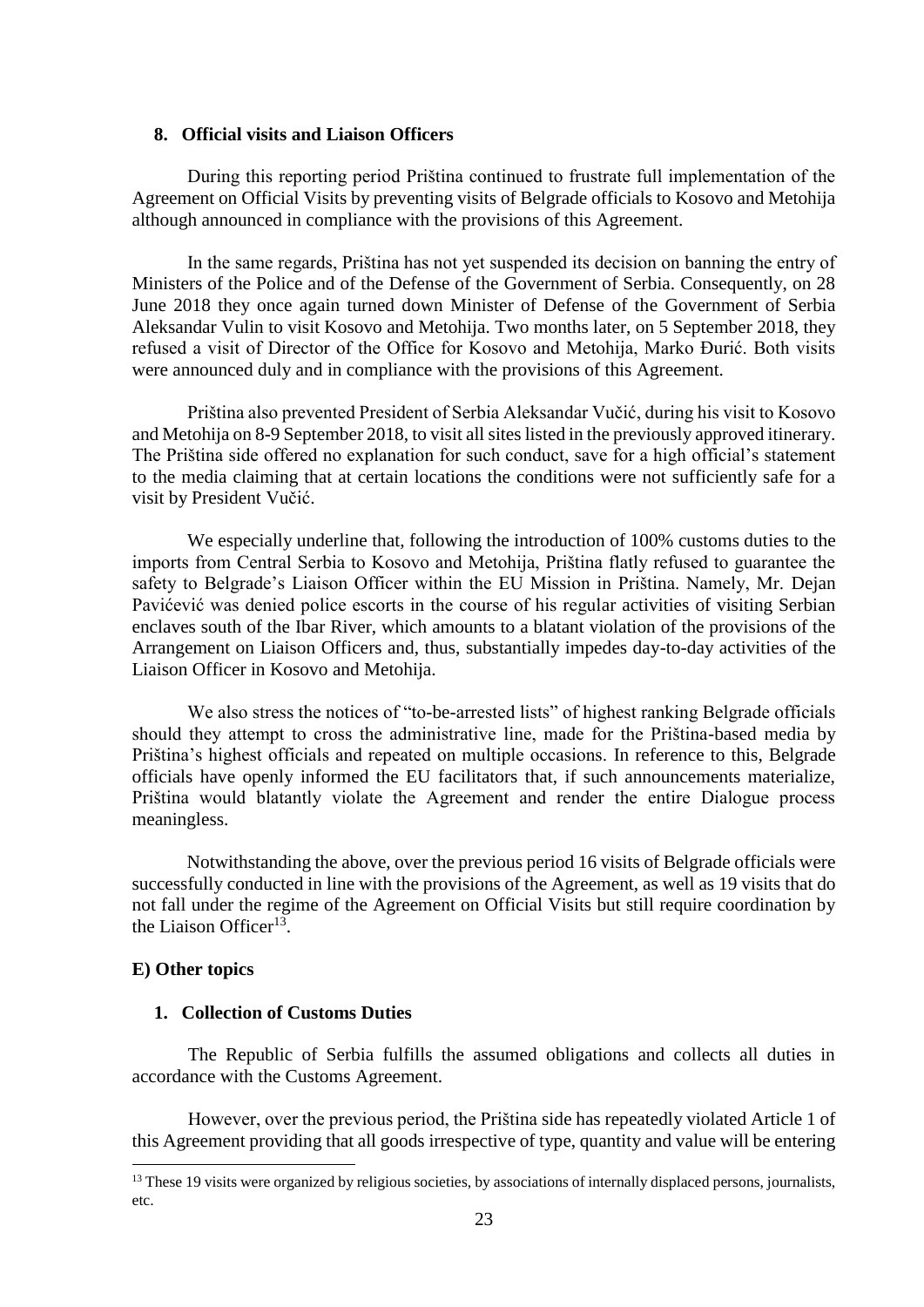Kosovo\* via CCPs Rudnica/Jarinje and Brnjak/Tabalije. This has to do with increased customs duties to 100% as of November 21, and request to use "Republic of Kosovo" as description of destination on invoices accompanying the goods entering Kosovo and Metohija.

Also unresolved is a specific problem that causes Priština by determining the customs values at the CCPs Rudnica/Jarinje and Brnjak/Tabalije centrally and during daylight only. At the latest meeting of the IBM Implementation Group held in Brussels on March 20, 2018, the Serbian side requested that the clearance of goods at these two CCPs should go on until 20:00 (not in daylight only) for goods that do not require a large number of declarations, or no additional phytosanitary or veterinary checks, all in line with the Technical Protocol on the Implementation of the Conclusions on IBM, which defines that the customs service operates  $24/7$ .

## **2. Development Fund for the so-called north of Kosovo**

Following the expiry of four-year mandate to a representative of the Serbian community in the Development Fund for the North AP Kosovo and Metohija (the Fund), on March 12, 2018, Ljubomir Marić was elected a new member.

In the reporting period were approved several projects aimed at supporting socioeconomic activities in the four municipalities in the north of AP Kosovo and Metohija:

- For the Municipality of Zvečan were approved  $\epsilon$  460,685 for a drinking water reservoir and €168,000 for the reconstruction of the Karađorđeva Street;
- For the Municipality of Zubin Potok were approved  $\epsilon$  1,156,151 for the project of Kovače-Previja road construction and  $\epsilon$  1,367,197 for the concept projects of construction of a sports and recreational zone; $^{14}$
- To the Municipality of Leposavić was disbursed  $\epsilon$  400,000 for subsidies for growing raspberries. The proposal for reconstruction of an elementary school valued  $\epsilon$  385,000 was approved (the project should be finalized until the next Board meeting). The proposal for drafting Municipal planning and project documentation valued  $\epsilon$  400,000 was approved (now the project ought to be developed). Also approved was the proposal for the construction of local roads valued  $\epsilon$  3,568,700<sup>15</sup>.

In addition to the above, there are projects approved in March and April 2018, whose implementation has been ongoing during the reporting period:

- The project of supplying electric energy to the Savina Stena regional landfill, for which the funds were approved on 12 March 2018 and disbursed to the Municipality of Zvečan on 21 June 2018;
- In the meeting of 3 April 2018 was approved the second phase of construction of an indoor pool in Zubin Potok, in the amount of  $\epsilon$  498,078 and the procedure for selecting the contractor is underway;
- The projects for completion of the Sports Hall and the Fire Brigade Station in the Municipality of Mitrovica North were returned to the Municipality to supplementing, with a request to perform a market analysis. The Serbian member in the Fund voted

1

<sup>&</sup>lt;sup>14</sup> Until the next Board meeting, it is necessary to allocate disbursement of funds for these two projects within dynamics of up to 500,000.00 EUR per budget year

 $15$  What ought to be done now is to develop project documentation for each roadway and determine the funding plan.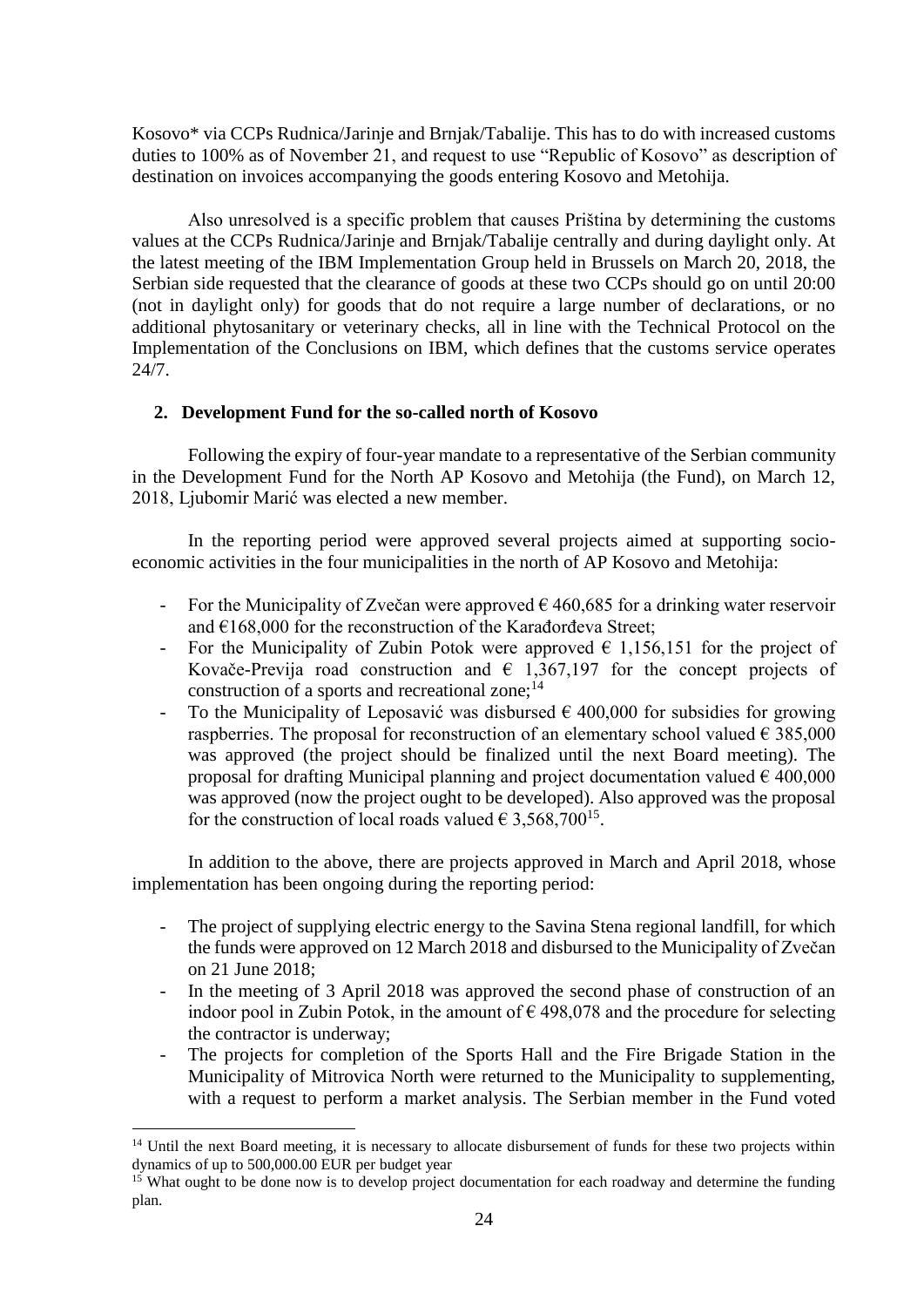against this decision, deeming the remarks to be unfounded, and insisted the projects should be approved, which was recorded in the minutes from the meeting. On 31 July 2018 the matter of completion of the Sports Hall and the Fire Brigade Station projects in Kosovska Mitrovica was re-evaluated and the completion of funding these two projects was approved, in the amount of  $\epsilon$  499,099.

At the request of the EU Office upon the recommendation of the Office of the Auditor General noting that the quality of the projects is not at an adequate level, it was decided to establish the Project Bureau tasked with developing project documentation for the four Municipalities. To this end, the Municipality of Zubin Potok will implement a 6-month duration pilot project, after which will be decided on its further tasks and the manner of financing it.

On 31 July 2018 was held an informative meeting of the Fund, also the last one during this reporting period. The key topic was the inflow of revenues into this Fund, upon request of the Serbian member, in view of the current trend of linear decreasing of income. In this meeting was decided that so-called Priština's Ministry of Finance compiles a detailed report thereon, in order to identify the causes of this decline.

According to data from the so-called Priština's Ministry of Finance, the Fund presently has € 3,811,696.

We recall that Priština's act of increasing customs duties for 100% for the goods from the Central Serbia of 21<sup>st</sup> November 2018 had the effect of halting implementation of Point 9 of the Conclusions of the Customs Working Group Chair of 2013, which stipulates that customs and excise revenues and the VAT-based revenues levied at the CCPs Jarinje and Brnjak are to be transferred to the account of the Fund. Given that said customs measures effectively disabled import of goods from the Central Serbia, the operation of the Fund is thereby endangered due to lack of customs and excise duties and the VAT-based revenues from those CCPs.

## **3. Vehicle insurance**

<u>.</u>

The Memorandum of Understanding in the area of vehicle insurance<sup>16</sup> has been implemented relatively successfully during the reporting period, too.

Now that the so-called Kosovo Insurance Bureau (*KIB*) after more than two years, has appointed correspondents for analysis, processing of claims, and disbursement of damages in the area of Kosovo and Metohija, insurers of both sides have established direct mutual cooperation for the purpose of protecting own interests which, during the reporting period, has been functioning smoothly.

However, no conditions have been ensured yet for the establishment of the insurance policy electronic verification system along the administrative line, so insurance policies are still inspected only visually<sup>17</sup>. The Serbian side expects that in the coming period will be established a system of electronic verification of insurance policies.

<sup>&</sup>lt;sup>16</sup> The MoU allows mutual recognition of insurance policies for all vehicles entering the territory of Central Serbia from the territory of Kosovo and Metohija, and vice versa. Memorandum was concluded on June 23, 2015 between the Association of Insurers of Serbia (UOS) and the so-called Kosovo Insurance Bureau (*KIB*), and became effective on August 12, 2015.

 $17$  The system of electronic verification of insurance policies would provide more safety in the event of damage compensation and reduce the possibility of vehicle smuggling.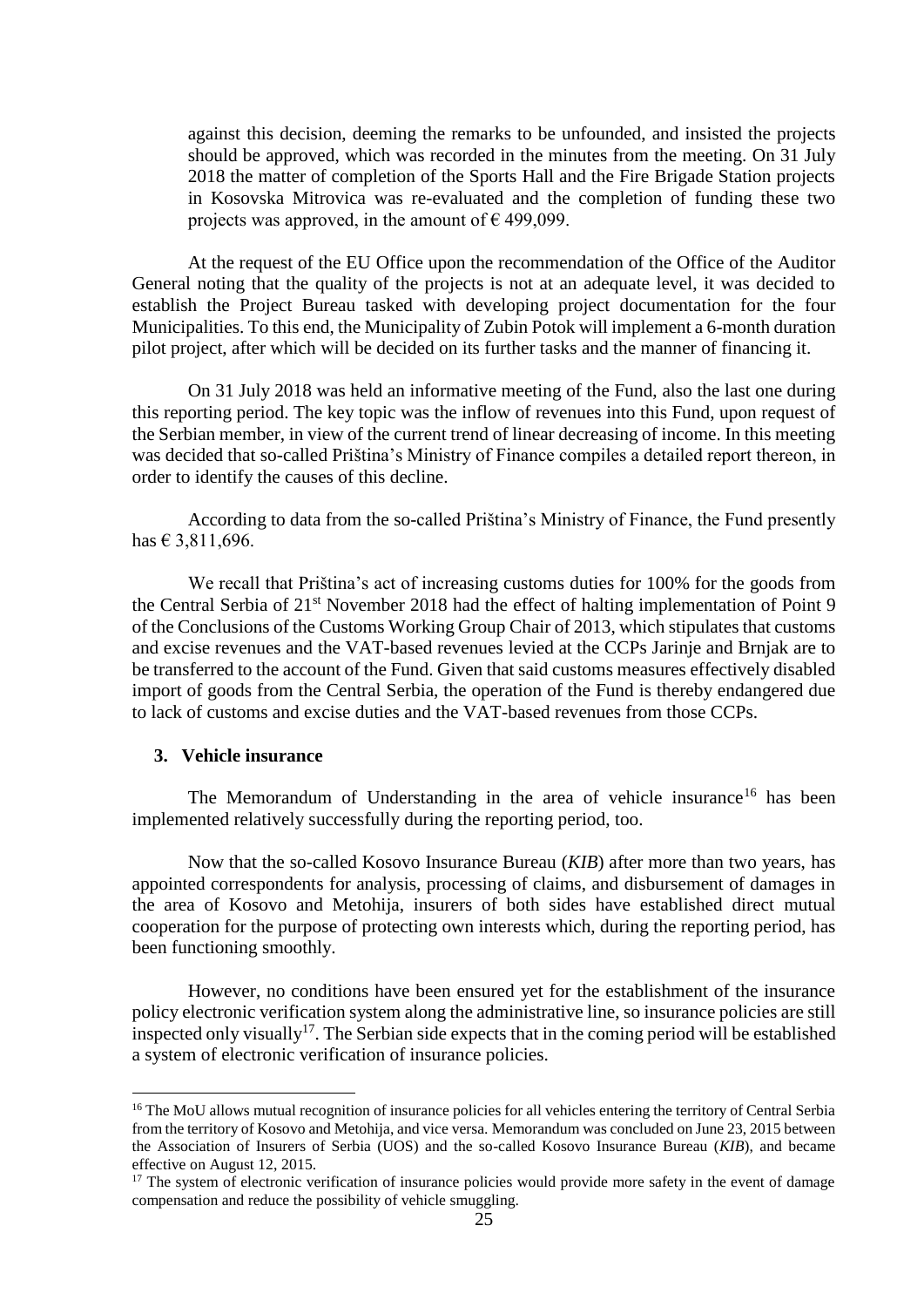## **4. Free trade**

In principle, free trade between Belgrade and Priština has been conducted in line with the Central Europe Free Trade Agreement (CEFTA). Crucial for this is also the Customs Stamp Agreement and the Technical Protocol on Implementation of the *IBM*, within which was concluded the Agreement on Customs.

Within the previous period, the economic cooperation between Belgrade and Priština has been mainly reduced to the sale of goods, to the benefit of the Central Serbia and generating a significant surplus during the reporting period. Main products sold from Central Serbia to Kosovo and Metohija were food products and beverages, chemicals and chemical products, agricultural produce and oil derivatives, whereas mainly sold from Kosovo and Metohija to the Central Serbia were basic metals, recycled stuff, agricultural produce and beverages.

However, over the past period, Priština made several gross violations of the *CEFTA* Agreement and eventually put the trade exchange with Belgrade almost to a stop. Priština's decisions of November 2018 have effectively disabled Serbian economic operators to place their goods in the area of Kosovo and Metohija, thus directly undermining the existence of the Serbian people in that area.

For these reasons, Belgrade addressed representatives of *CEFTA*, the EU, the USA and Germany, requesting the abolition of those measures and the observance of the *CEFTA* Agreement as well as other agreements such as MAP REA and the Stabilization and Association Agreement with the EU, whereby Priština committed to promote free trade and regional cooperation.

#### **5. Bridge and the Peace Park in Kosovska Mitrovica**

During the reporting period the end-phase construction works on the main bridge and its surroundings in Kosovska Mitrovica were successfully completed, just like construction works on transforming the Kralja Petra Street into a pedestrian zone. Thereafter, in September, all facilities were handed over by contractors engaged to work thereon to the Serbian side and the EU as the investors. In technical terms, the only remaining tasks necessary for the opening of the bridge and the pedestrian street together with the adjacent facilities, is to resolve certain details concerning the use of specific facilities, such as to regulate the matter of expenses for electric energy required for the functioning of the retractable bollards at the beginning of the Kralja Petra Street, and also to have the Serbian side and the EU set the date of the simultaneous opening of the bridge and the pedestrian street.

However, according to the agreements governing the bridge and its surroundings, the talk on the date of commissioning said facilities has to be preceded by conducting the administrative delineation between Mitrovica North and South in the area of the village of Suvi Do. Ever since conclusion of the Agreement on the Bridge on 25 August 2015, Priština has unrelentingly refused to talk about it, claiming instead this to be its "internal matter", even though the Agreement of 2 August 2016 clearly stipulates that the solution of this problem is a prerequisite for the simultaneous opening of both the bridge and the pedestrian street.

During the reporting period, the Serbian side has been alerting the EU facilitators that such unacceptable conduct of Priština hinders the completion of the implementation of the Agreement on the Bridge. Therefore, the EU facilitators were requested that the delineation of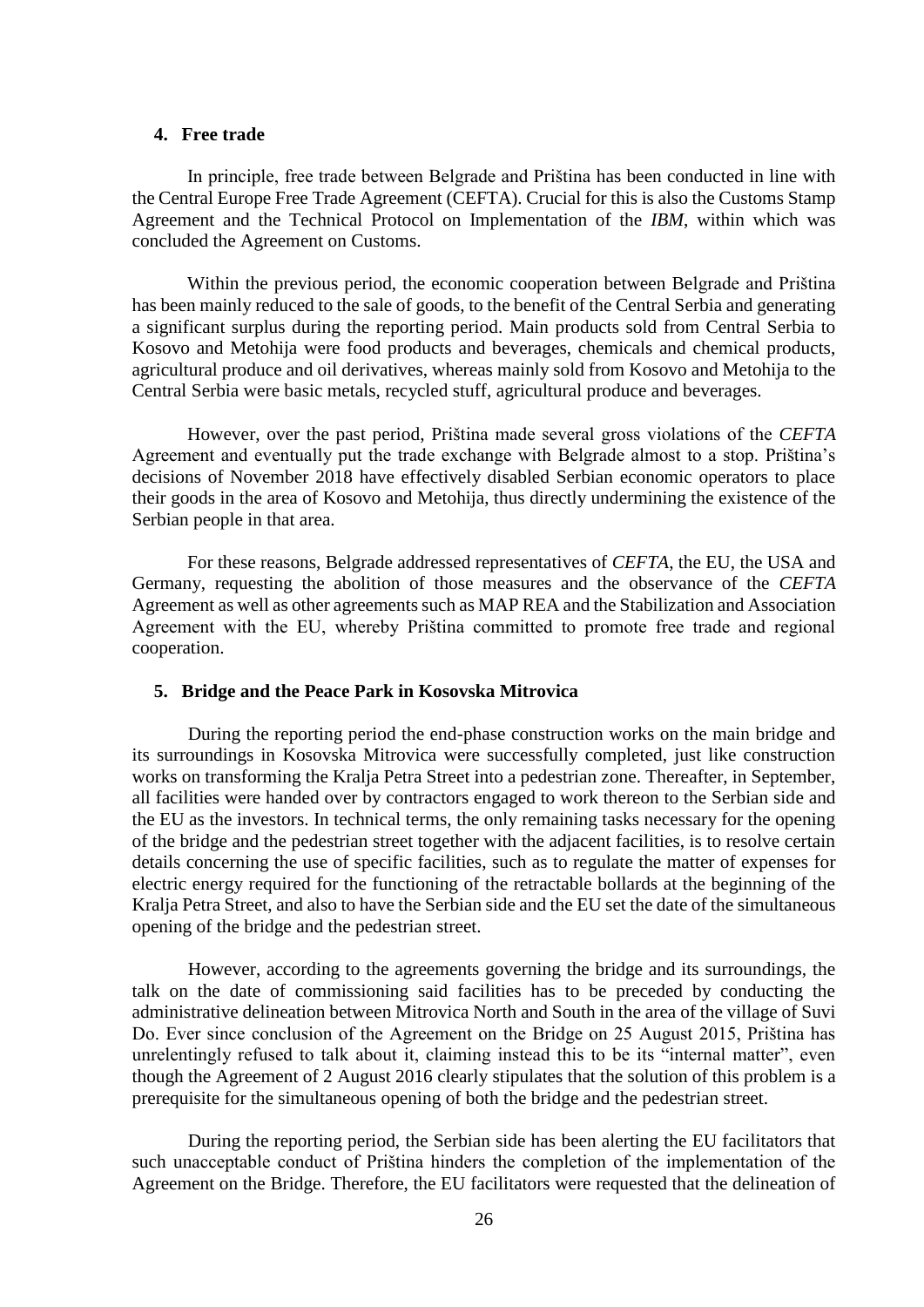Mitrovica North and South in the area of Suvi Do is effected pursuant to Article 3.3 of Priština's Law on Municipal Administrative Boundaries, which clearly sets forth that the border between the two municipalities will be "a line drawn over the cadastral zone Suvi Do" which, according to this Law, is a part of Mitrovica South. In support of its claims, the Serbian side consistently explains to EU facilitators that Priština has effectively performed this delineation in the run-up of the 2017 parliamentary elections, by having included the Serbs from the Serbian part of the village into the voters list of the Municipality of Mitrovica North, and the Albanians from the Albanian part of that village into the voters list the Municipality of Mitrovica South. Given that such a decision is in line with our side's demands, EU facilitators were requested, as the guarantors of agreement under the Dialogue, to ensure that this factual delineation gets formally transposed into the relevant regulations.

During the reporting period was held a single meeting, organized on 2 October by EU facilitators but without inviting the Belgrade representatives in their capacity of a signatory party. In this meeting participated Mayors of Mitrovica North and South but failed to make any progress and any agreement in terms of resolving the problem of delineation in the area of Suvi Do village. Quite the contrary, the meeting was marred by open threats of violence by Agim Bahtijari, Mayor of Mitrovica South, who demanded an imminent and unconditional opening of the bridge, threatening the Serbian representatives that, otherwise, he would himself personally organize and lead a violent crossing of the Albanian extremists over the bridge and beyond, towards the north of Kosovo and Metohija.

Although the threats did not materialized thanks to a successful intervention of our side with EU facilitators, the Priština's side kept abusing the matter of the bridge and the relations between Mitrovica North and South to intimidate the Serbs in the North of Kosovo and Metohija. To this end, from the latest decision of the Mitrovica South Municipal Assembly of 30 November 2018, on the so-called unification with Mitrovica North, it may be clearly inferred that Priština has no intention to fulfill its share of obligations stemming from the Agreement on the Bridge. Instead, Priština's side thereby signals its only intention is to intimidate citizens of Serbian nationality, not only those in Mitrovica North but all of them in the North of Kosovo and Metohija. Taking into account a high level of concern for the safety of Serbs in the Province, and the destabilizing potential of the opening of the bridge and delineation of Mitrovica North and South in the Suvi Do area, the Serbian side will in the future continue to insist upon necessity of, and urge EU facilitators to ensure, full observance of all provisions of the Agreement, which in the first place has been concluded with the aim of stabilizing the security in the bridge zone and Suvi Do area.

## **6. Civil protection**

Full implementation of the Agreement on the Integration of Civil Protection (CP) has not yet been achieved due to Priština's refusal to fulfill the assumed obligations.

Namely, in spite of our side's years' long urging EU facilitators to the effect that Priština remedies the existing problems, disburses unpaid salaries to all integrated employees of the former CP and ensures they have the office space, there are still 164 (33.95%) of them who did not receive one or more salaries from the beginning of integration back in 2015, and there are still 314 (65.01%) of them who still have no working premises in the North of Kosovo and Metohija as provided for under Article 2 of the Agreement. In the past, Priština exploited the lack of working premises as a pretext to deploy the integrated persons of the former CP south of the Ibar.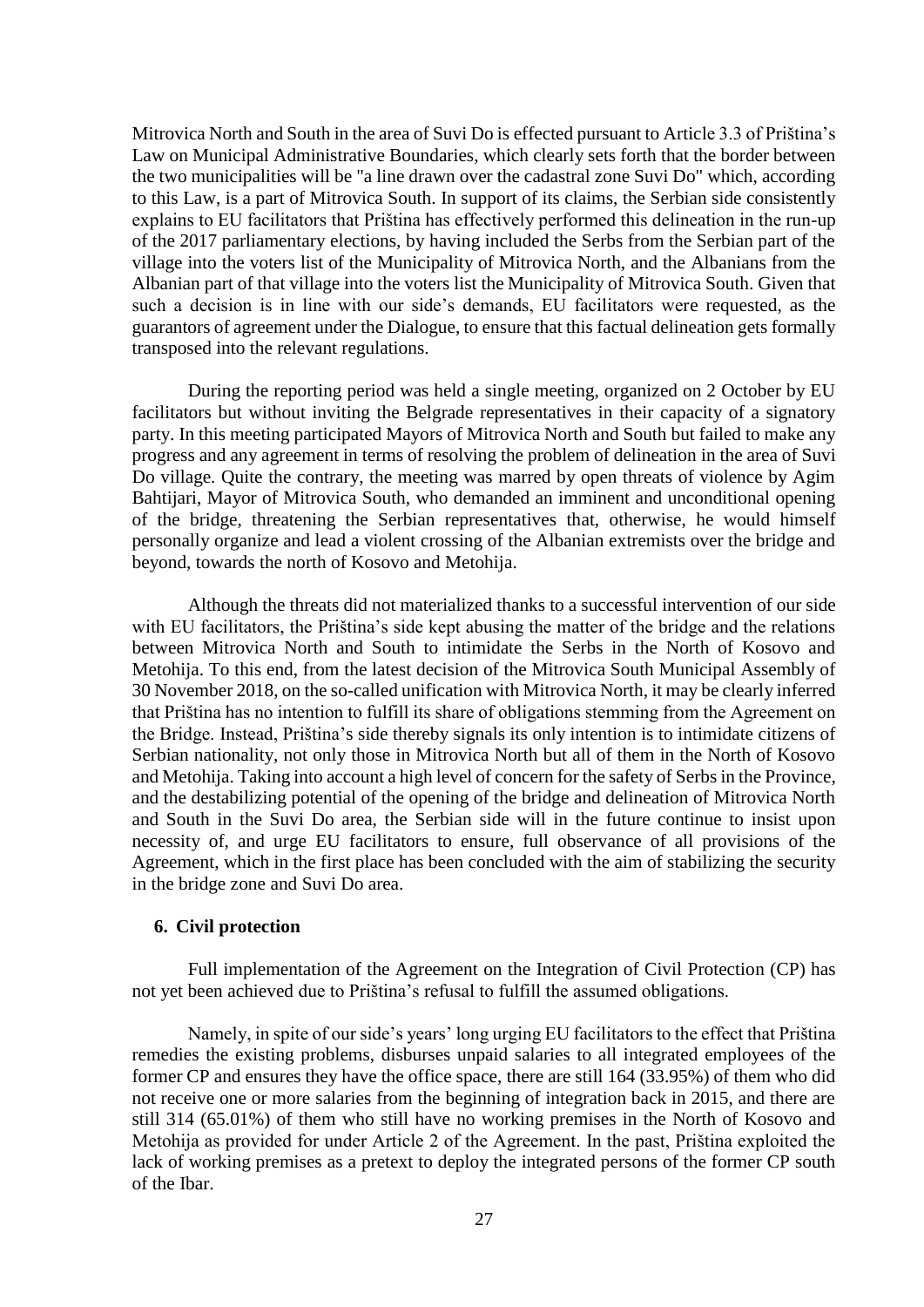Over the previous period, Belgrade has been repeatedly intervening with EU facilitators to exert influence on Priština to fulfill the above obligations but, so far, nothing was done to resolve these problems.

## **7. Agreements and the dialogue between the Chambers of Commerce**

In the previous period, the Serbian Chamber of Commerce and the Kosovo\* Chamber of Commerce continued to hold regular meetings discussing modalities for advancing economic cooperation. The cooperation between the two chambers is based on the Memorandum of Understanding signed between SCC and KCC on 24 July 2013, and the Annexes on Arbitration in case of disputes, and on institutional capacity building.

The dialogue between the chairpersons of six chambers of commerce mainly unfolded within the activities related to the Western Balkans 6 initiative. A meeting of the Steering Board of the Chambers' Investment Forum of the Western Balkans Six (WB6) was held on 29 June 2018, in Podgorica, in which a proposal was made to establish regional ministries in all WB6 signatories in order to accelerate implementation of the procedures making the region more competitive on the global investment map, and thus ensuring the necessary economic growth, stability and development. The subsequent meeting of this Board was held on 25 October in Budva, with representatives of the Chambers of Commerce of the West Balkans Six talked about the future projects of interest for the entire region.

Two Chambers of Commerce tried to contribute to identifying the solution for the problem created by increasing the customs fees by the so-called Kosovo Customs on goods coming from the Central Serbia into the area of Kosovo and Metohija.

## **Conclusion**

As can be inferred from the preceding chapters, during this reporting period the Dialogue has suffered the hardest yet systematic blow, ever since its beginnings in 2011. And while this assessment, reiterated on several occasions by the highest state leadership of the Republic of Serbia, has been contested by certain circles, it is difficult to deny this view objectively speaking knowing that Priština has undertaken within this period a host of measures which are not only contentious, but have directly eroded mutual trust, and which stand contrary to the notion of dialogue and reaching mutual consent.

Such conduct is by all means a key reason for the absence of any substantial results in the Dialogue during this reporting period. Further, it is obvious that this conduct of Priština has its roots in strong antagonism among the political elites within the Albanian community in the Province, whose termination is nowhere in sight in the foreseeable future. Hence, and devoid of any intention to influence in any manner the choice of the Albanian political elites, Belgrade cannot help noticing that the described cleft in the Albanian political corps in Priština, both within the governing structures and in terms of relation between the government and the opposition, is an objective obstacle to the quality participation of Priština in the negotiation process and thus calls into question its partner-wise credibility for the implementation of the reached agreements.

Belgrade holds that all parties to the Dialogue, as well as the wider region and the entire international community, would substantially benefit if the political turmoil in the Province would be allowed to unfold hereafter without undue politicization of the Dialogue, and the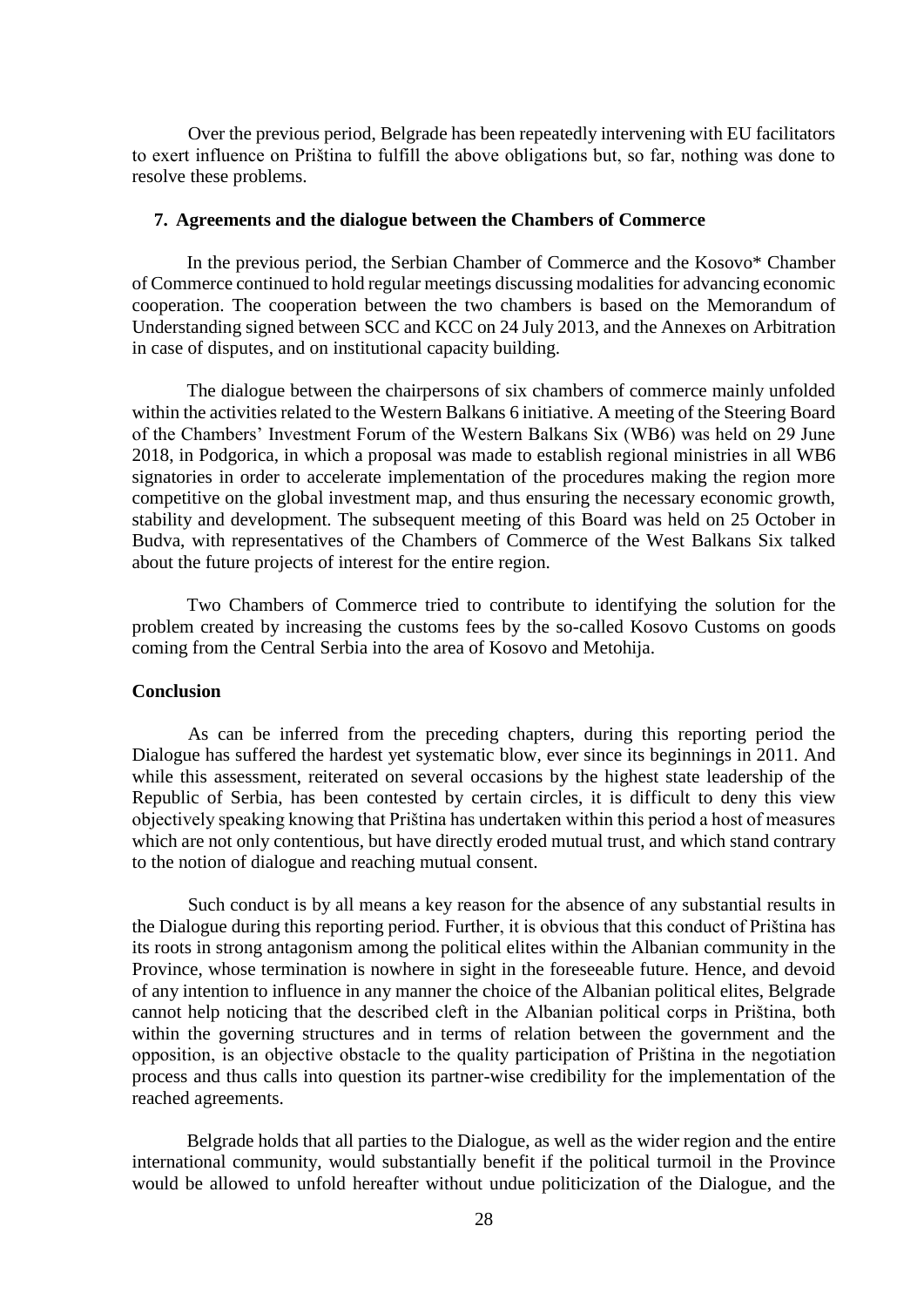irresponsible threats of armed conflict, whenever a solution identified under the negotiation process displeases Priština. In the context at hand, one cannot help observing that political representatives in Priština have endorsed completely absurd positions that reject the implementation of the agreed solutions Priština had insisted on, but at the same time also refuse the possibility of applying hypothetical solutions for the status of the Province that it finds inappropriate, but which have been a matter of an open discussion by the international public in the previous period. The same formula is also used to accuse Belgrade of aggression, while it is the Serbs in the North of Kosovo and Metohija who are being threatened with widespread use of long guns by various paramilitary and para-police forces.

Having in mind the foregoing, it is hard to avoid an impression that a wider framework of the spirit of dialogue has waned from the radar of certain powerhouses in Pristina. It is useful, hence, to recall that the process is unfolding under the mediation of the EU as so mandated by the United Nations whose SC Resolution 1244 remains the one valid international legal framework for the status of the Province. To this end, one could hardly expect that the negotiation process in itself will be capable of producing any result without prior implementation of what was agreed in the Dialogue and under avoiding to rescind the decisions that are in direct contravention with SC Resolution 1244, such as the one on an unlawful creation of the so-called Kosovo armed forces. Regretfully, the proof that best corroborates this evaluation is the previous reporting period.

On that note, the Serbian side holds that in the future it is more than necessary to avoid the practice of linking the fate of the Dialogue with issues which are not part of that process. This necessity was underlined by Priština's unsuccessful attempt to join INTERPOL and UNESCO, for which the blame was put on Belgrade despite the fact that Belgrade had continuously appealed to Priština to refrain from resolving such issues outside the Dialogue, and instead to openly tackle all of these in the very format of the Dialogue.

Under the described circumstances, the first victims of the negotiation process failure during the reporting period, sadly, were the Serbs living in Kosovo and Metohija. The Serbian people again became involuntary hostages of the leading Albanian politicians in Kosovo and Metohija, where the latter perceive the Dialogue solely as an instrument for attaining international subjectivity of the so-called Republic of Kosovo, and deem that the lives and position of Serbs can be used as a sort of "trump card" vis-à-vis Belgrade and the international community. Hence, as corroborated by the entire previous experience of the Dialogue, these leaders at best ignore the existence of Serbs and their legitimate political representatives, and themselves assume the obligations concerning the rights of Serbs that they simply do not intend to carry out. Instead, they often abuse their failure to comply with their undertaken obligations as a valid argument for insisting on negotiations and on reaching fresh new agreements.

The foregoing has brought us into an unacceptable situation that the Serbs in Kosovo and Metohija still do have the Community of Serbian Municipalities, as an institutional framework enabling them to protect their special collective rights, now over 2,000 days since Priština first assumed this obligation in Brussels. As a consequence of their inability and absence of an agreed institutional "umbrella" for their protection, during the reporting period, too, the Serbs have been exposed to high-intensity verbal and physical violence by extremist members of the Albanian majority. This statement logically stems from the data presented in this report, which indicate an increase in the number of ethnically motivated attacks against the Serbs by almost 50% relative to the previous period (during this period were registered 42 such incidents, relative to 30 each recorded in two previous reports).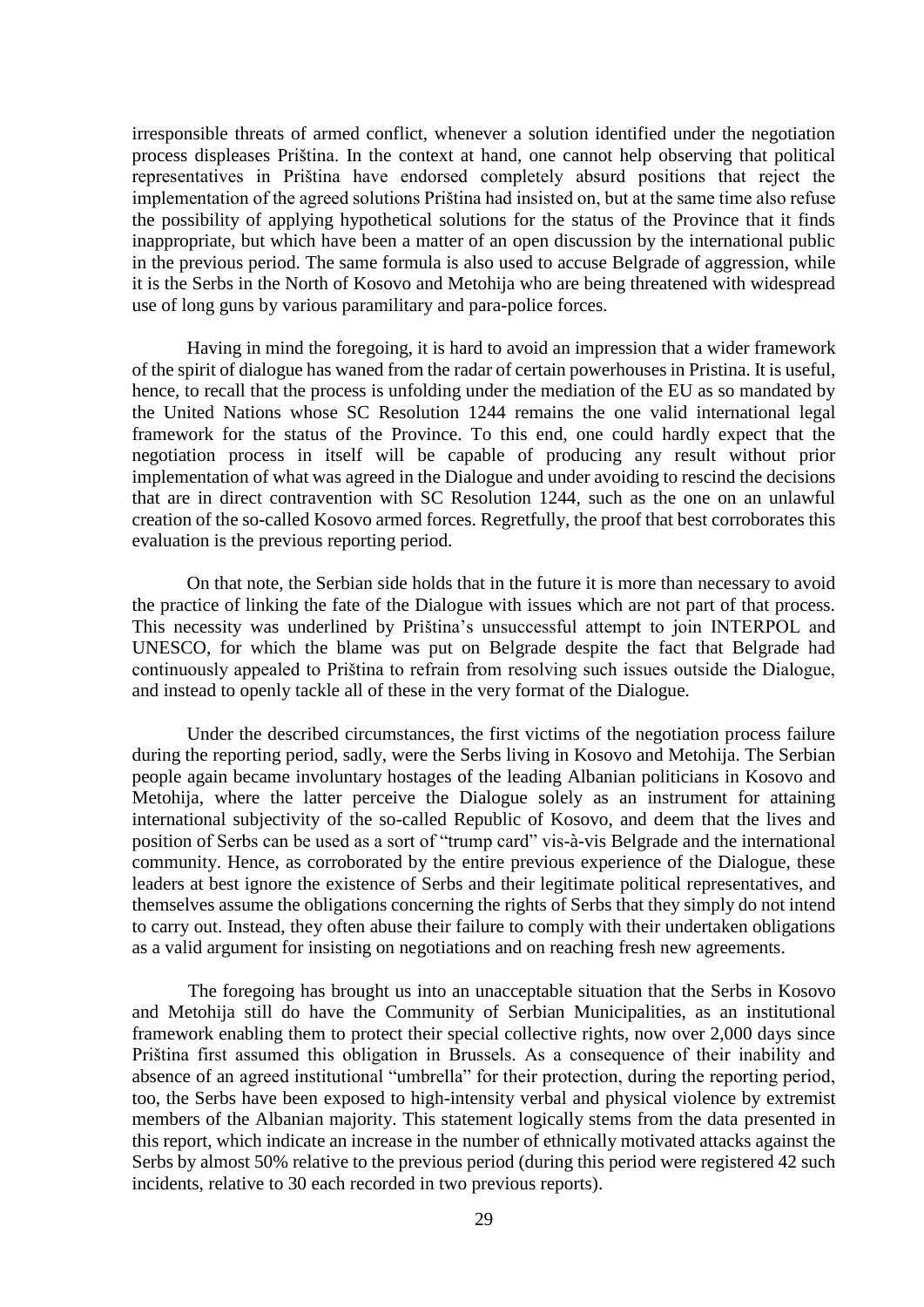Although the only substantially relevant outcome of the Dialogue that was attained during this reporting period concerns the Community of Serbian Municipalities, Belgrade expresses utter disappointment with the fact that Priština had absolutely no part in it. Moreover, Priština keeps refusing to apply the vital part of the First Agreement providing for the establishment of the Community of Serbian Municipalities in Kosovo and Metohija, due to which its share in achieving said outcome, in essence, has had a negative value. This outcome was solely the result of the hard work of the Management Team for the Establishment of the CSM, which managed to complete the drafting of the CSM Statute within the set deadline and on 9 August officially informed the EU thereon. Although this document, according to the relevant agreements, should have been presented to the implementation committees of both sides, and prior to that in the framework of the High-Level Dialogue, it still remains not presented to any party because Priština refused to take part in the meeting of the implementation committees.

The second outcome of the Dialogue worth mentioning, achieved during this reporting period, are the successful completion of construction works on the bridge over the Ibar River in Kosovska Mitrovica and the transformation of Kralja Petra Street in Mitrovica North into the pedestrian zone. Regrettably, this achievement remains "hollow" because Priština keeps refusing to perform delineation of North and South Mitrovica in the area of Suvi Do village and this, according to the Agreement, is a prerequisite for the Serbian side and the EU, both being solely responsible for matters of the bridge and the pedestrian street, to commence talks about the date of the synchronized opening of both facilities. Belgrade wishes to believe that Priština will finally and soon enough agree to discuss the demarcation and to responsibly respond to the hounding of certain irresponsible politicians in Mitrovica South who are ominously threatening a forcible opening of the bridge and "unification of Mitrovica".

We recall that in almost each of its previous reports, Belgrade warned of the dangers from violations of the Police Agreement in the context of unlawful incursions of Priština parapolice units into the area of responsibility of the KP Regional Directorate - North (RDN). The relevant previous warnings again proved accurate in this reporting period in which, on two occasions, arose situations that almost went out of control. Therefore, the Serbian side reiterates the First Agreement prohibits the presence of Priština special units in the RDN area of responsibility without knowledge of the regional commander and without prior approval of NATO and the official Serbian representatives from the North of the Province. Belgrade also emphasizes it will not give up the requirement that the composition of the Police in the North of Kosovo and Metohija should reflect the ethnic structure of the region, where live 95% of Serbs, and that Priština should integrate remaining 111 former employees of the MIA of the Republic of Serbia, as clearly required by the First Agreement.

The coming period will give Priština a chance in the area of justice to try to prove true its allegation that punitive measures against Belgrade have no effect on its commitment to fulfill the hitherto obligations under the Dialogue. Although this allegation, basically, is an absurd one due to the fact that, by its introducing customs duties on the goods of Serbian origin, Priština does violate the Customs Seal Agreement and the Technical Protocol on the Implementation of *IBM* within which the Customs Agreement was concluded, Belgrade hopes that Priština will finally bring to an end its violation of the Agreement on Judiciary through its attempts to restrict the jurisdiction of the Department of the Appellate Court in Mitrovica in cases referred to it by the first-instance courts in all Serb-majority municipalities in Kosovo and Metohija. We also hope that Priština will accurately implement the provisions of the agreements concluded within